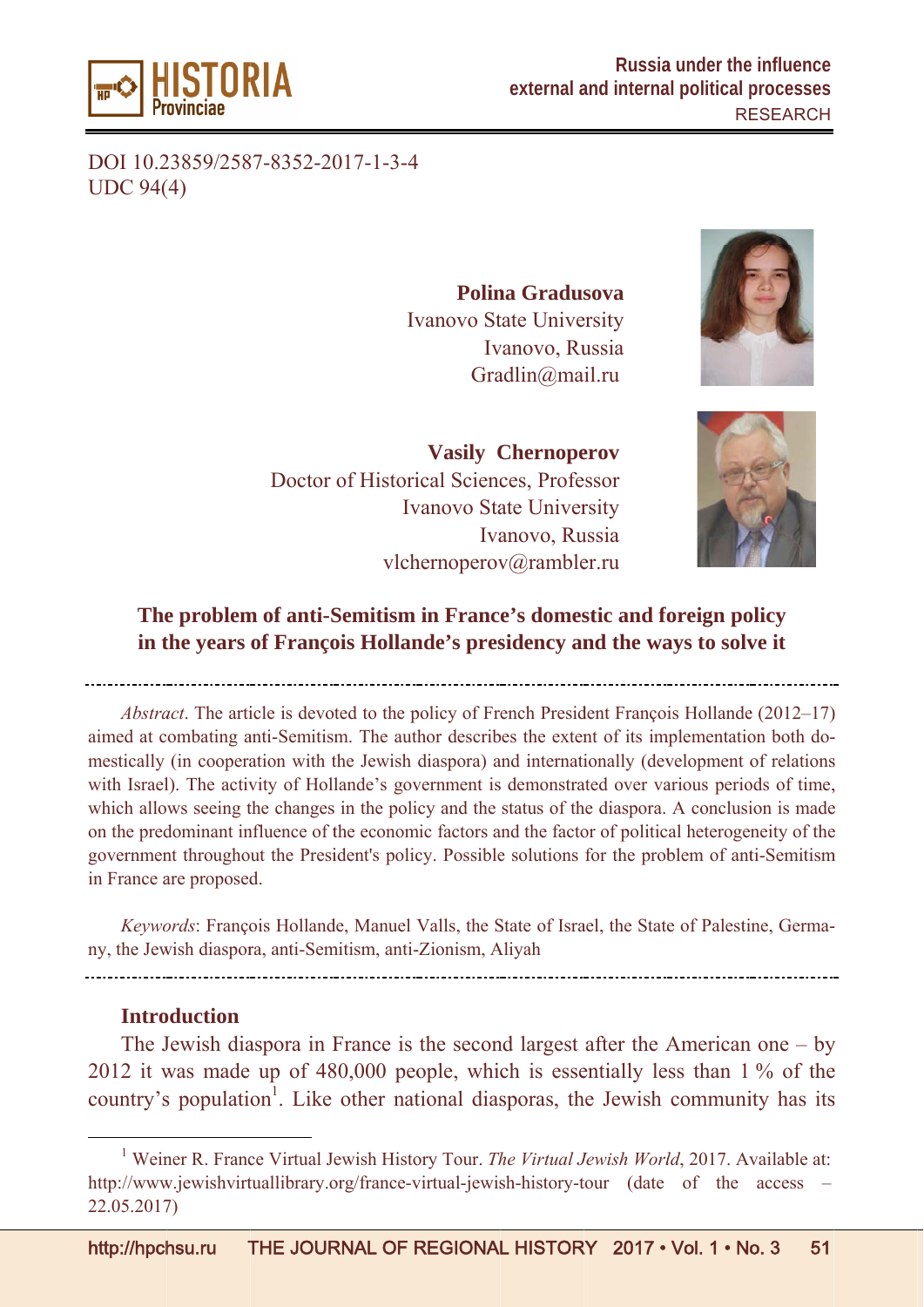representatives in the legislative and executive authorities. It is difficult to determine the impact of the diaspora in the economy – the state does not provide any statistical data of this kind, systematized by nationality. However, given the zeal with which the Israeli government invites European Jewish experts (especially French) to the country, we can assume that their contribution to the research development should not be underestimated. The solidarity of the diaspora promotes cooperation with the citizens and authorities at the level of private organizations pursuing various goals, including the goal of reducing the level of interethnic tension.

Nevertheless, the Jews cannot eliminate the intolerant attitude towards themselves to the end. There are still stereotypes and conspiracy theories in the society, which depict the Jews as sinister manipulators-puppeteers who have undermined all spheres of public life. These views, existing previously, took a more aggressive form in the recent years, marked by the rule of Francois Hollande.

The aim of this work is to examine the problem of anti-Semitism in France's domestic and foreign policies during the presidency of François Hollande and to identify such aspects as the causes of the problem as well as the solutions proposed by the representatives of the diaspora.

### **Main part**

The March terrorist attack in Toulouse, which took the lives of three schoolchildren and a teacher of the Jewish school, could not but affect the mood within the Jewish diaspora and the electoral situation in 2012. President Nicolas Sarkozy, who initiated the antiterrorist operation, made numerous arrests of suspects and strengthened the protection of Jewish institutions, received support on part of many Jews. The previous measures of the candidate played their role to improve the Franco-Israeli relations. But this did not mean that the representatives of the diaspora completely turned away from the socialists. One of the country's largest Jewish organizations, the Representative Council of Jewish Institutions in France (CRIF) (current head Roger Coukerman), organized a meeting with the party's national secretary, Pierre Moscovici, who convinced the Jews of their friendship with the Socialist candidate, Francois Hollande<sup>2</sup>.

However, as it turned out, he made major bets on the electorate of other candidates from the Left Front and the Greens, who had not won and who participated in the anti-Zionist actions in the past (for example, called for boycotting Israeli goods).

 <sup>2</sup> Silberman Z. French voters moving on from Toulouse, but Jews can't let it go. *JTA*. 19.04.2012. Available at: http://www.jta.org/2012/04/19/news-opinion/world/french-votersmoving-on-from-toulouse-but-jews-cant-let-it-go (date of access – 22.05.2017)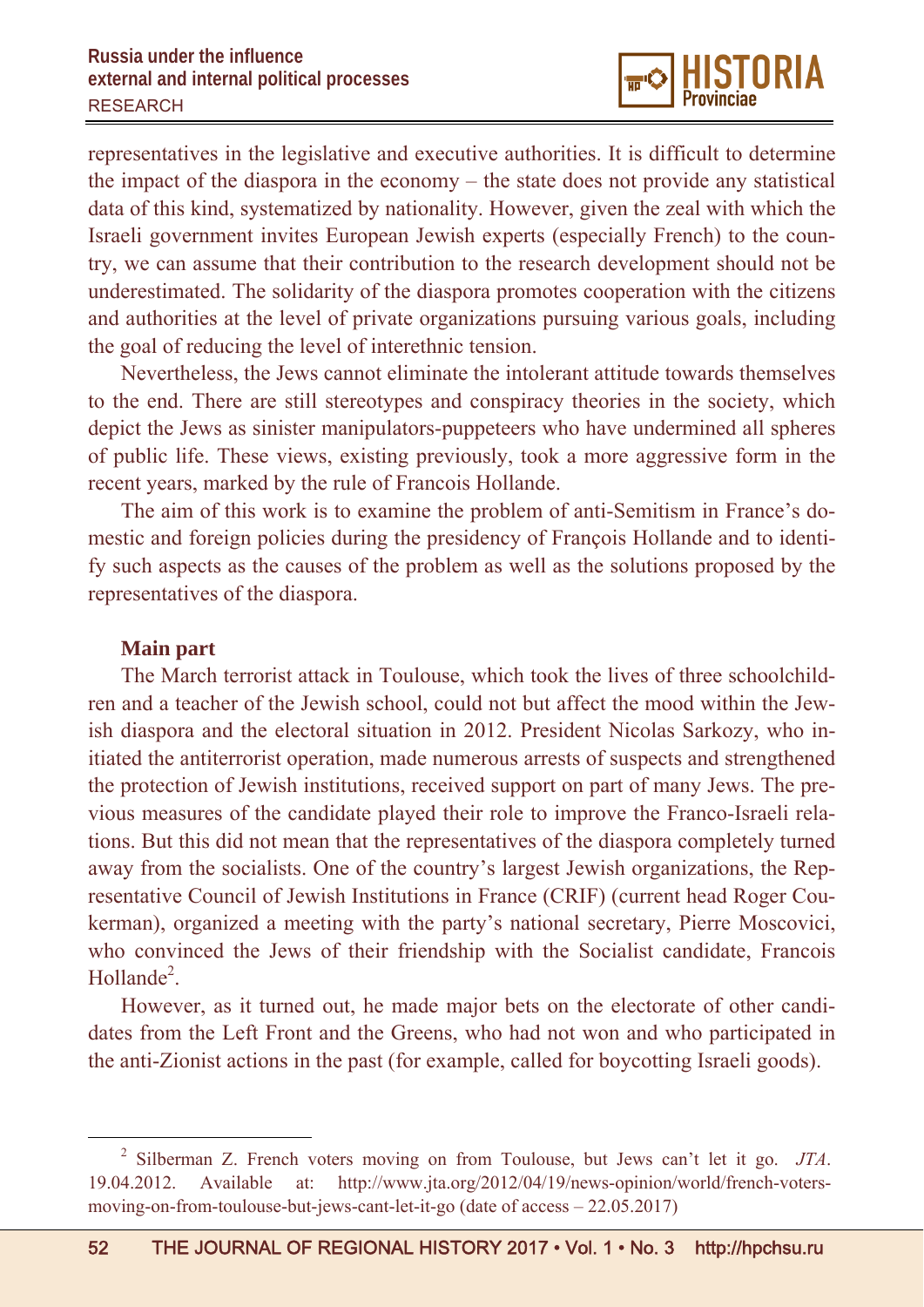

Both candidates agreed on the need to maintain friendly relations with Israel. However, Нollande went further by declaring his support for the international recognition of the State of Palestine. In his opinion, Jerusalem should become the common capital of the two states<sup>3</sup>. This situation attracted supporters of the leftist parties, as well as French Muslims, representing the majority among immigrants.

Perhaps that is why Hollande was supported not only by the leftists and the greens, but also by many Muslims: of two million followers of Islam who took part in the vote, 93 % (1.8 million) cast their vote to favor the leader of the Socialist Party<sup>4</sup>. The opposite picture was observed in the Jewish diaspora, where most of the votes appealed to Sarkozy<sup>5</sup>.

The victory of the socialist caused a mixed reaction among representatives of the diaspora. Some were seriously worried about the possibility of strengthening the leftist parties and movements hostile to Israel. Several researchers drew attention to the fact that Hollande preferred not to link the development of Franco-Israeli relations with the Palestinian-Israeli conflict<sup>6</sup>. Yet, most of the Jews agreed that the Diaspora had nothing against the Hollande as president. Everything depends on his environment: if leading members of the Socialist Party take a position hostile to Israel, this will negatively affect the public opinion.

As we see, the problems of Hollande's policy in the matter under consideration already became apparent at the time of the election campaign. The new president sought to combine the incompatible (multiculturalism and secularization) and delimit the interrelated (the attitude of Israel and France, Israel and Palestine). These problems did not fail to prove themselves in the next four years of his presidency.

Nevertheless, immediately after taking up the new post, Hollande noted that he was interested in deepening the Franco-Israeli relations. Same as after any other presidential campaign, the French drew attention to the composition of the team of the newly-minted head of state. As it turned out, among the left there were enough citizens somehow connected with the diaspora. Yet, few of them put it for show, espe-

 <sup>3</sup> France's Hollande calls for shared Jerusalem, halt to settlement building. *JTA*. 18.11.2013. Available at: http://www.jta.org/2013/11/18/news-opinion/israel-middle-east/hollande-calls-forshared-jerusalem-halt-to-settlement-building (date of access – 22.05.2017)

<sup>4</sup> Kern S. Muslim Voters Change Europe. *Gatestone Institute*. 17.05.2012. Available at: https://www.gatestoneinstitute.org/3064/muslim-voters-europe (date of access – 22.05.2017)

<sup>5</sup> MacDonald K. Muslims decide the French election. *Occidental Observer*. 19.05.2012. Available at: http://www.theoccidentalobserver.net/2012/05/19/muslims-decide-the-french-election/ (date of the visit  $-22.05.2017$ )

<sup>6</sup> Gerstenfield M. Hollande's presidency: France, Israel and the Jews. *Arutz Sheva*. 19.05.2016. Available at: http://www.israelnationalnews.com/Articles/Article.aspx/18897 (date of access – 22.05.2017)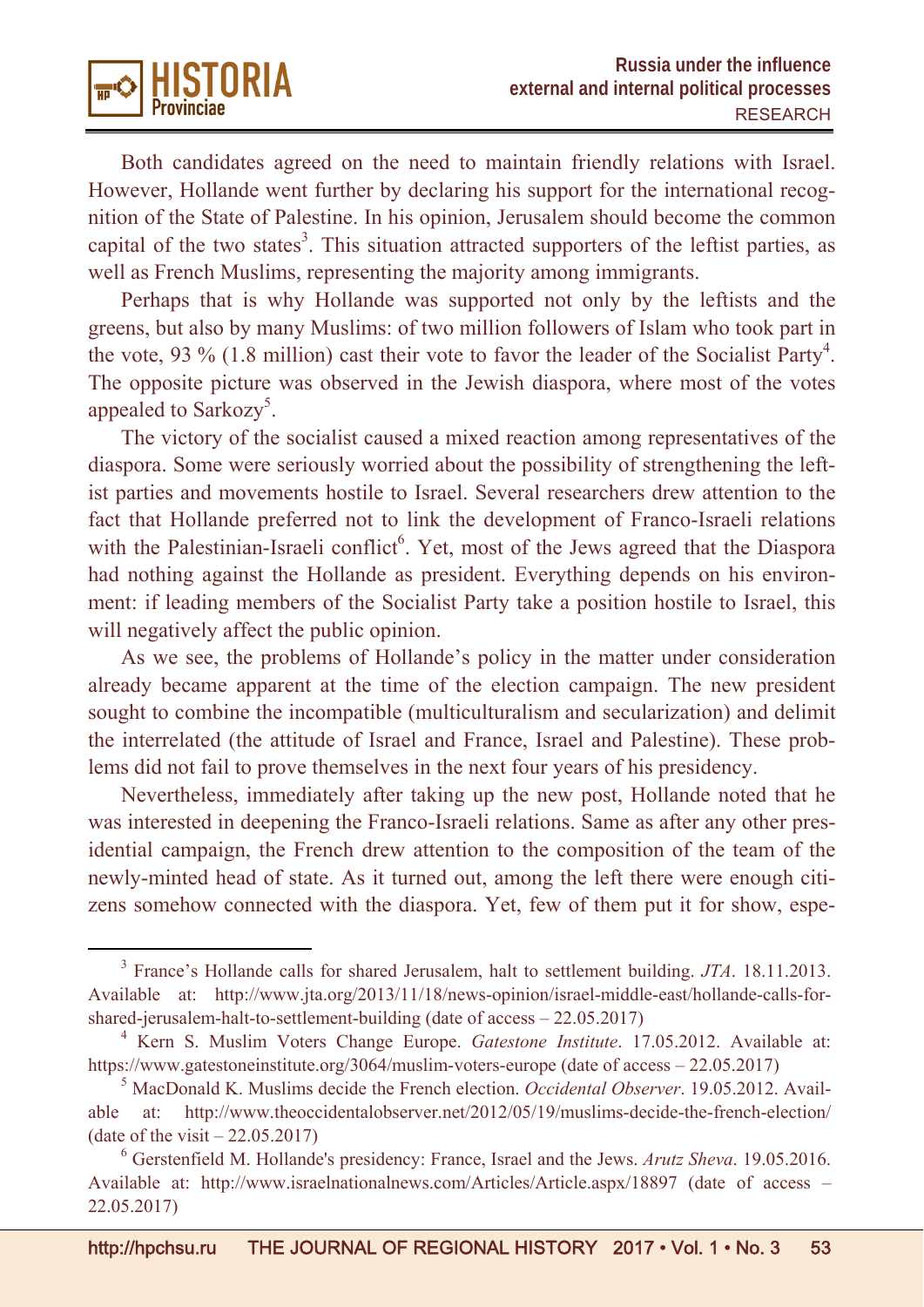

cially those fighting for the rights of the Jews for this reason. The appointment of Manuel Valls as Minister of the Interior (then – Prime Minister) and Arlem Desire as Minister for European Affairs became significant for the Jews in this respect. A woman from Tel-Aviv (Daphna Poznanski-Benhamou) was elected as a deputy of the National Assembly representing interests of French citizens of the Mediterranean region. Earlier, she opposed the anti-Semitic projects and upon entering the post promised to help solving such problems<sup>7</sup>.

None the less, positive actions towards the diaspora within the country were not reflected in the foreign policy. In the autumn of 2012, the European Jewish groups actively advocated that the EU declared the Lebanese organization Hezbollah as terrorist. But the initiative could not be promoted, partly because of the position of France that opposed this measure. It is assumed that the French authorities went against the initiative to maintain favorable relations with Lebanon, the policy of which policy was under the influence of Hezbollah $8$ .

However, a year later, France's position changed: President Hollande spoke of adding Hezbollah to the list of terrorist organizations. None the less, as French Foreign Minister L. Fabius noted, the main reason for the authorities' actions was the support provided by the organization to B. Assad regime in Syria $9$ . This event demonstrates to us the true degree of arranging priorities for the French authorities in relations with Israel and its inevitable consideration in conjunction with other more important foreign policy issues.

As already mentioned above, the presidential struggle was won by Hollande largely due to the mass support of the Muslims. At the same time, he remained faithful to the ideals of secularism and promised to fight extremism. Therefore, in 2013 Hollande continued Sarkozy's policy of limiting government funding to organizations considered religious. But the application of this law affected the Jewish organizations not related to religious activities: kindergartens and sports associations<sup>10</sup> ... In some

 $\frac{1}{7}$  Lipshiz C. French expats elect Israeli woman to France's National Assembly. *JTA*. 18.06.2012. Available at: http://www.jta.org/2012/06/18/news-opinion/world/french-expats-electisraeli-woman-to-frances-national-assembly (date of access – 22.05.2017)

<sup>&</sup>lt;sup>8</sup> Lipshiz C. Europe's Jewish and pro-Israel groups pushing EU to classify Hezbollah a terrorist group. *JTA*. 24.08.2012. Available at: http://www.jta.org/2012/08/24/news-opinion/politics/ europes-jewish-and-pro-israel-groups-pushing-eu-to-classify-hezbollah-a-terrorist-group (date of  $access - 22.05.2017$ 

<sup>9</sup> France wants Hezbollah added to terror blacklist. *The Local*. 23.05.2013. Available at: https://www.thelocal.fr/20130523/france-want-hezbollah-added-to-terror-blacklist (date of access – 22.05.2017)

 $10$  Lipshiz C. In southern France, Jews paying a price for the government's effort to curb extremism. *JTA*. 02.01.2013. Available at: http://www.jta.org/2013/01/02/news-opinion/world/in-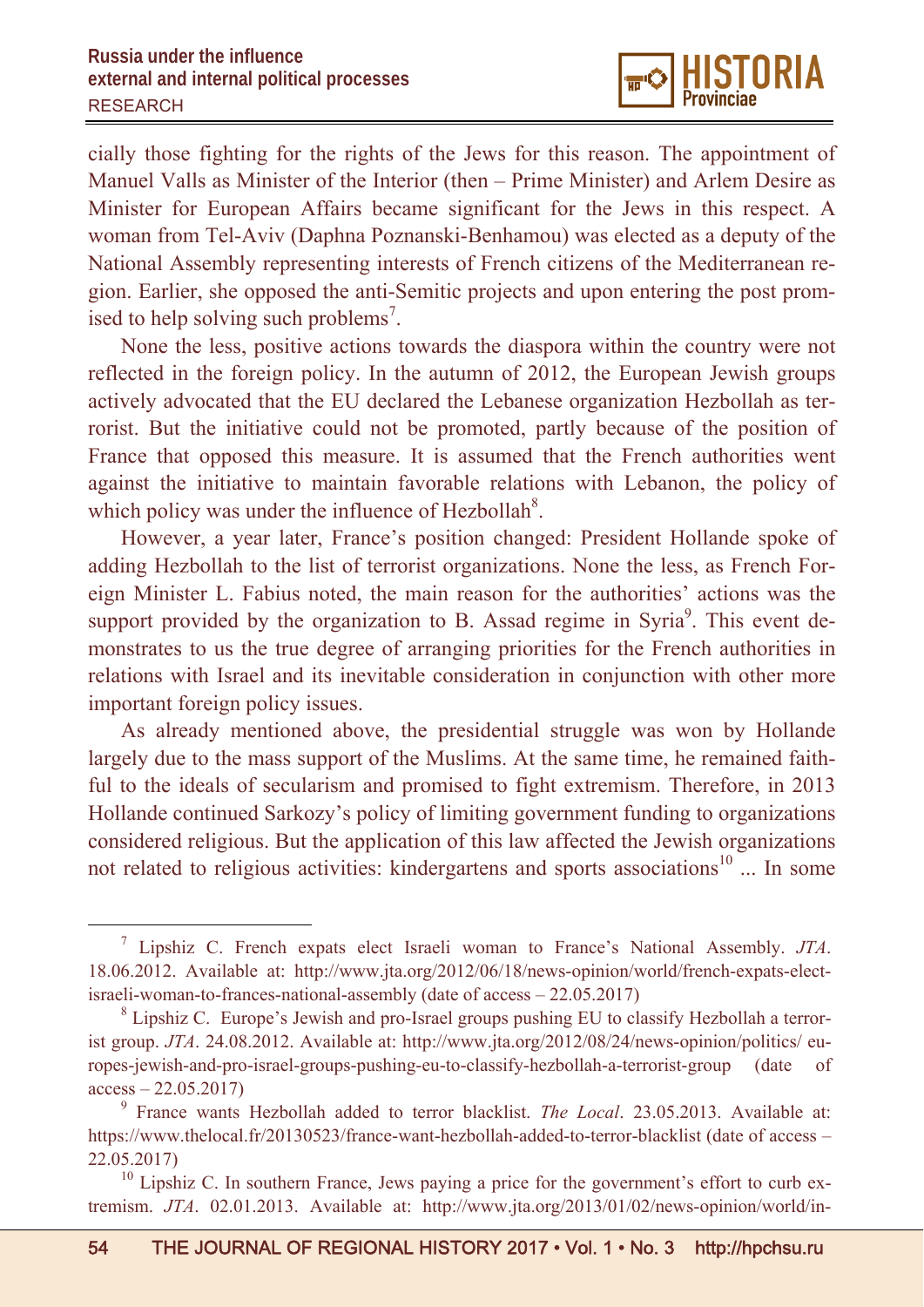

 $\overline{a}$ 

cases, the authorities promised to continue to pay subsidies provided the organizations change their names to 'non-Jew'. The ban mainly touched upon Jewish and Muslim organizations. Per the representatives of the diaspora, the Jews and the institutions founded by them were victims of the state's struggle against Islamic extremism. Let us add that this situation also proved lack of competence of the local authorities that did not consider each case separately but preferred to deprive of funding all organizations directly or indirectly related to any confession.

However, in 2013 the diaspora in its main part assessed the policy of the president positively, in relation to the community. Since his appointment, hundreds of criminal cases have been brought against the citizens convicted of committing anti-Semitic acts. The Diaspora reacted positively to France's decision to reject a compromise agreement on Iran's nuclear program concluded by the world powers<sup>11</sup>. On this issue, the French authorities shared the position of Israel, the leadership of which believed that the agreement did not provide protection for their state from a nuclear threat $12$ .

In the very same 2013, President Hollande visited Israel. He was accompanied by French businessmen – a clear indication that economic cooperation would be the main topic of discussion<sup>13</sup>. Indeed, Hollande was determined to conclude new agreements with Israel that would promote the development of bilateral trade relations. This desire distinguished him from the previous leaders of France on a deeper scale, the leaders who restricted the economic cooperation to maintain good relations with the Arab countries.

However, the president's position on the Jewish issue was not the only factor determining the attitude of the representatives of the diaspora to his policies. Let us recall that by the end of 2013, Hollande became the least popular president of France in the history of the Fifth Republic<sup>14</sup>. At the time, his unpopularity was largely deter-

southern-france-jews-paying-a-price-for-the-governments-effort-to-curb-extremism (date of access  $-22.05.2017$ 

<sup>11</sup> Lipshiz C. Deeply unpopular at home, French president embraced on Israel trip. *JTA*. 18.11.2013. Available at: http://www.jta.org/2013/11/18/news-opinion/israel-middle-east/in-israelfrances-unpopular-president-gets-praises-sung (date of access – 22.05.2017)

<sup>12</sup> Rettman A. France blocks Iran nuclear deal. *EUobserver*. 11.11.2013. Available at: https://euobserver.com/foreign/122056 (date of access – 22.05.2017)

<sup>13</sup> Lipshiz C. Deeply unpopular at home, French president embraced on Israel trip. *JTA*. 18.11.2013. Available at: http://www.jta.org/2013/11/18/news-opinion/israel-middle-east/in-israelfrances-unpopular-president-gets-praises-sung (date of access – 22.05.2017)

<sup>14</sup> Llana S. Hollande's popularity hits new lows after a year at France's helm. *The Christian Science Monitor*. 06.05.2013. Available at: http://www.csmonitor.com/World/Europe/2013/0506/ Hollande-s-popularity-hits-new-lows-after-a-year-at-France-s-helm (date of access – 22.05.2017)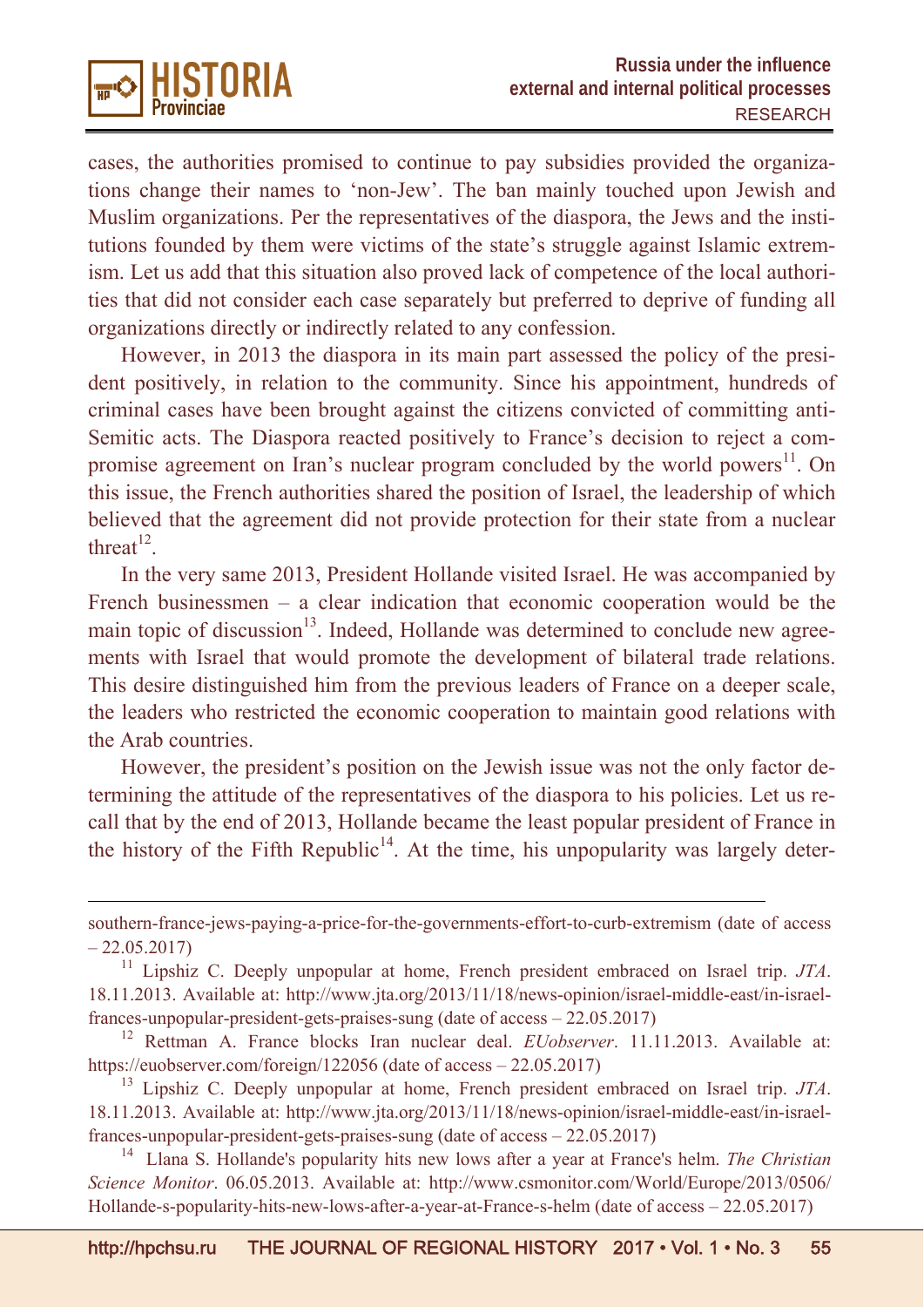

mined by the plight of the French economy. The crisis affected most of the French citizens. We can say that representatives of the Jewish diaspora suffered from economic crisis directly and indirectly. The connection between the economic crisis and the flourishing of radicalism, however indirect it may be, could still be traced. The growth of unemployment rate under Hollande primarily affected workers of foreign origin: among them, there was increase in the share of the unemployed by 1.4 % (at the same time, the same figure for the native French increased by  $0.3 \%$ <sup>15</sup>. By 2015, the contribution factor of foreign citizens in France secured the penultimate place in the EU (Belgium was last in the list).

The indicators among citizens under 30 demonstrate great polarization: young people with immigrant roots are twice as likely to be unemployed as their peers – the native French<sup>16</sup>. Namely, young people represent the most favorable environment for radical ideas. Per the researchers, not finding a worthy place in the labor market (and in the French society on a whole), young immigrants (especially their descendants) turn to radical ideas – hyperbolized ideals about the culture of their ancestors.

The relatively quiet 2013 was followed by 2014 marked by the growth of anti-Semitic outrages. Studies conducted in 2014 showed that the number of anti-Semitic acts in France doubled from 423 to 851 in the previous year. In 2013, about 3,000 Jews left the country, and in 2014 – 7,000 returned to Israel. Since the foundation of the State of Israel, it was considered a record number<sup>17</sup>. We shall not forget that the figures that were given above are relevant to the Jews who moved to Israel. It is difficult to say how many representatives of the diaspora emigrated to other countries. As an example, representatives of the diasporas of various major North American cities (Montreal, Miami and others) noticed the quantitative growth of French Jews in their communities $^{18}$ .

A specific feature of anti-Semitic statements was that they were held under the guise of demonstrations against domestic political transformations or foreign policy events. The so-called Day of Wrath, to protest Francois Hollande's policy remem-

<sup>&</sup>lt;sup>15</sup> *OECD Data – official site*. Available at: https://data.oecd.org/ (date of access – 22.05.2017)

<sup>&</sup>lt;sup>16</sup> Ethnic minorities in France: An edgy inquiry. *The Economist*. 4.04.2015. Available at: http://www.economist.com/news/europe/21647638-taboo-studying-immigrant-familiesperformance-fraying-edgy-inquiry (date of access – 22.05.2017)

<sup>&</sup>lt;sup>17</sup> Hollande appeals to Jews, "France is your homeland". *Deutsche Welle*. 27.01.2015. Available at: http://www.dw.com/en/hollande-appeals-to-jews-france-is-your-homeland/a-18217796 (date of  $access - 22.05.2017$ 

<sup>18</sup> Liphshiz C. 5774: For Europe's Jews, a year of upheaval and uncertainty. *JTA*. 16.09.2014. Available at: http://www.jta.org/2014/09/16/news-opinion/world/5774-for-europes-jews-a-year-ofupheaval-and-uncertainty (date of access – 22.05.2017)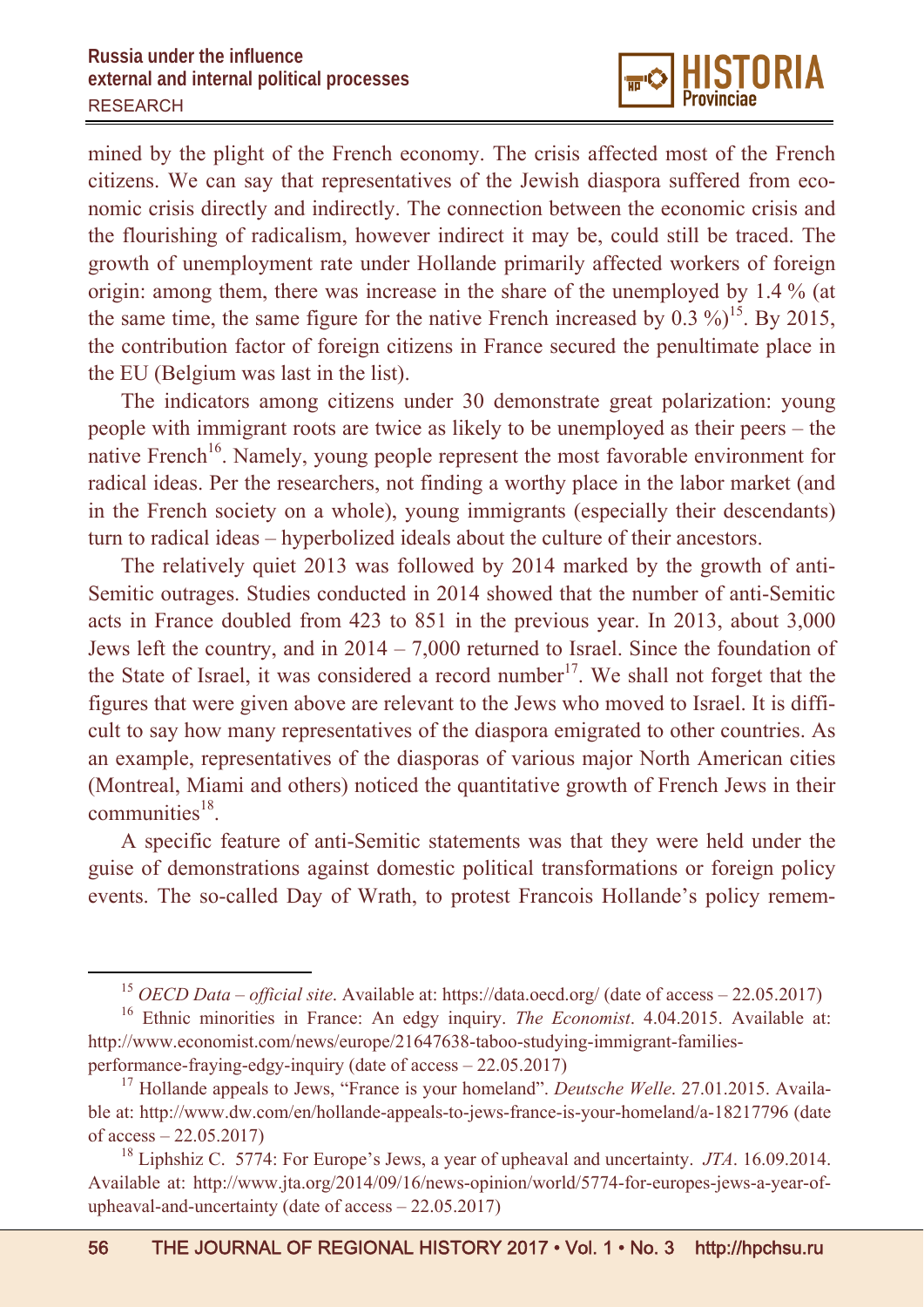

bered by anti-Semitic slogans ("Jews, get out of France!", etc.) can be referred to the first such type.

Actions of the second type were not limited to verbal threats. Most of them happened in July – the time of active military actions of Israel in the Gaza Strip. In the light of these events, supporters of Palestine in France (most of whom are Muslims) held several anti-Israeli demonstrations, some of which resulted in attacks on the Jews and their religious institutions. The most large-scale attack was on the Parisian synagogue 'Don Isaac Abravanel', which turned into siege of the temple. The police forces were not enough to disperse the protesters, with the back-up arriving only ten minutes later. At that time, members of the Jewish security services, radical movements (the Jewish Defense League, etc.) supported the law enforcement officers. This event convinced representatives of the Diaspora that Jewish movements should continue to promote the work of the police officers.

To avoid the recurrence of such an incident, the French authorities temporarily banned demonstrations and protests the policy of Israel. Despite the obviously negative attitude of the government to such outrages, they continued their foreign policy, in fact, fueling the anti-Israeli sentiments. In November 2014, Fabius said that France would continue its activities to promote the international recognition of the State of Palestine within the UN. If the actions of the authorities fail, France would individually recognize Palestine in  $2016^{19}$ .

The Diaspora leaders could not but respond to the growing tensions. At the beginning of the year R. Kukerman met the President and invited him to declare fight against racism and anti-Semitism "a matter of state importance"<sup>20</sup>. "The matter of national importance" was a problem defined by the Prime Minister, which was covered free of charge by the state media.

It seems that the French authorities listened to the requests of representatives of the diaspora. The appointment of Manuel Valls as Prime Minister could be considered an unexpected response of the leadership to the growing crisis in the society. It was him where many representatives of the diaspora saw the defender of their interests. He was one of the first to speak out about anti-Zionism admitting that it was as a hidden form of anti-Semitism. As the Minister of the Interior, he actively supported campaigns against the intolerant attitude towards the Jews in the media. Shortly after

<sup>&</sup>lt;sup>19</sup> French FM: Recognition of 'Palestine' in 2016 if talks fail. *JTA*. 28.11.2014. Available at: http://www.jta.org/2014/11/28/news-opinion/world/french-fm-recognition-of-palestine-in-2016-iftalks-fail (date access – 22.05.2017)

<sup>20</sup> Anti-racism should be national cause, French Jewish leader tells Hollande. *JTA*. 05.03.2014. Available at: http://www.jta.org/2014/03/05/news-opinion/world/anti-racism-should-be-nationalcause-french-jewish-leader-tells-hollande (date of access – 22.05.2017)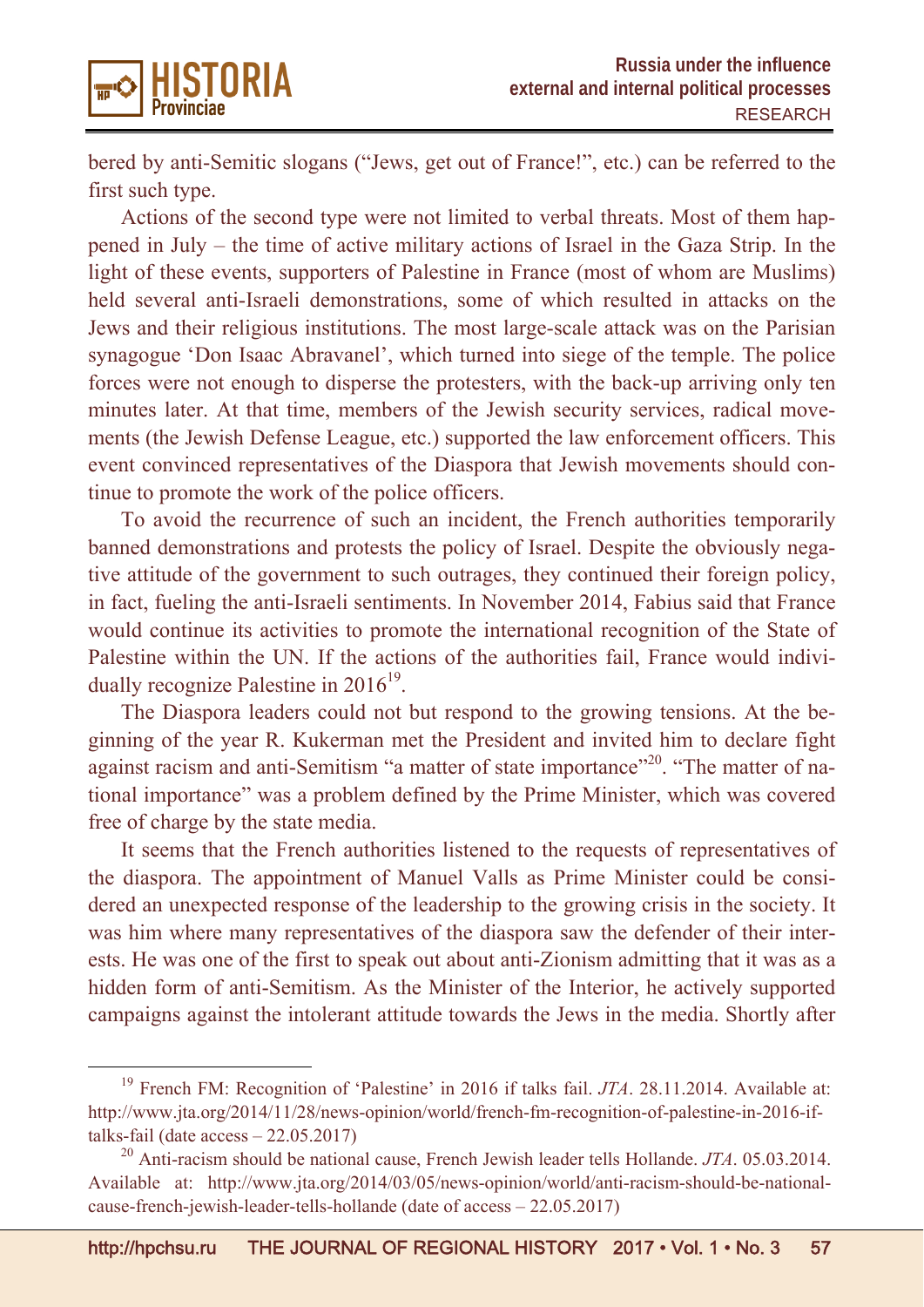

assuming office, Valls responded to the requests from the diaspora: he declared the struggle against racism and anti-Semitism a matter of state importance in 2015.

But the reshuffling in the government was somewhat belated: in March 2014, the ruling party showed unsatisfactory results in the municipal elections. The Right-wing parties, on the contrary, took more favorable positions. Whilst the 'National Front' gained 26 % and took the lead in comparison to the other parties, the Socialist Party had to be content with 14 % and the third place (after the 'Union for a Popular Movement' $)^{21}$ . The held public opinion polls showed that at the time being, in 2014, the 'National Front' enjoyed the support of approximately 12 % of the Jews<sup>22</sup>. This is a significant figure taking into account the fact that the party has anti-Semitic roots (same as the views of the founder of the party, Jean Marie Le Pen – father of the current leader of the party Marin Le Pen). The explanation of such a surge in party's popularity among the Jews should be sought in its promises. Marin Le Pen has recently worked to get rid of the reputation of the anti-Semitic party for 'National Front' – for this, she had to expel her father from the party. At the same time, she remained impartial with regards to ethno-confessional issues: thus, Le Pen proposed extending the ban on wearing religious symbols and to replace it with the ban of Catholic and Jewish symbols<sup>23</sup>. It is known that the 'National Front' takes a tough stance towards Islam. Therefore, several of the Diaspora representatives are ready to make such sacrifices if they can guarantee exercising control over the activities of the Muslims and the organizations they create.

2015 brought new hardship to the Jewish diaspora. The January terrorist attacks in the editorial office of the satirical magazine Charlie Hebdo and the kosher store Hyper Kasher in Paris claimed the lives of four Jews. The response of the authorities followed immediately: 10,000 servicemen were sent to provide security for the facilities (including synagogues). About 4,700 fighters were put up for protection of 717 Jewish schools $^{24}$ .

 <sup>21</sup> The National Front's victory: France in shock. *The Economist*. 26.05.2014. Available at: http://www.economist.com/blogs/charlemagne/2014/05/national-fronts-victory (date of access – 22.05.2017)

<sup>&</sup>lt;sup>22</sup> Liphshiz C. Why Jews in France might give right-wing populist Francois Fillon a chance. *JTA*. 29.11.2016. Available at: http://www.jta.org/2016/11/29/news-opinion/world/why-jews-infrance-might-give-a-right-wing-populist-a-chance (date of access – 22.05.2017)

<sup>23</sup> Le Pen says as French president she would ban all religious symbols, including kippot. *JTA*. 18.10.2016. Available at: http://www.jta.org/2016/10/18/news-opinion/world/le-pen-says-asfrench-president-she-would-ban-all-religious-symbols-including-kippot (date of access – 22.05.2017)

<sup>24</sup> Sokol S. France sends security forces to protect Jewish schools. *The Jerusalem Post*. 12.01.2015. Available at: http://www.jpost.com/Diaspora/France-deploys-5000-security-forces-toprotect-Jewish-schools-throughout-France-387465 (date of access – 22.05.2017)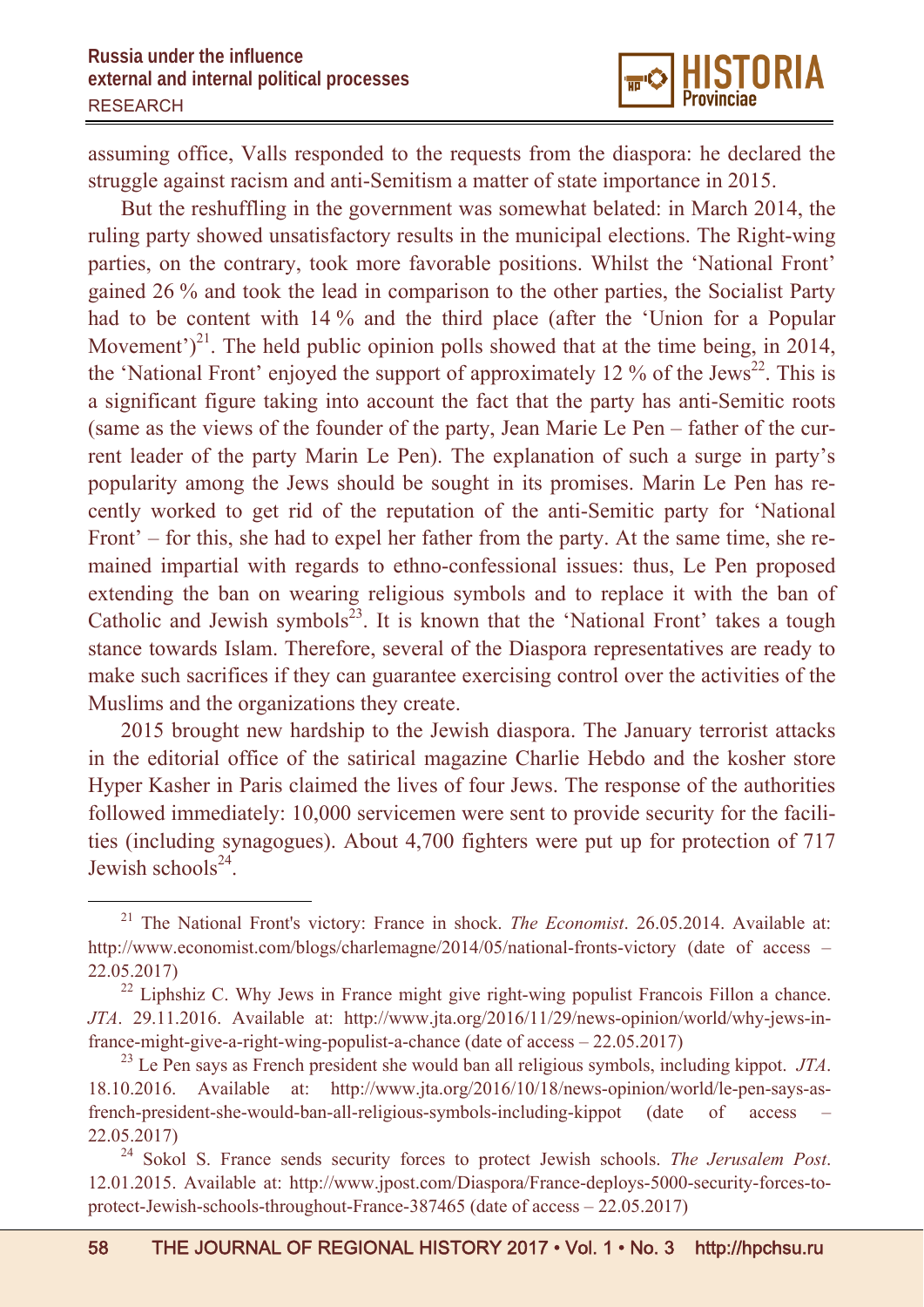However, as representatives of the diaspora noted, the state support for the security of the community did not find a response in the mind of the citizenry. At that time, the march of the Republic dedicated to the memory of the dead caricaturists, gathered millions of people from all over the world, about 2,000 people visited the funeral service for the victims among the Jews. To be honest, among the few present one could see the first persons of the state – Hollande and Valls.

**ISTORIA** 

In the following months, each of the politicians repeatedly commented on the terrorist attacks. Whilst both politicians recognized the dangerous situation into which the Jews of France were pushed, they could not agree on the identification of perpetrators of the terrorist attacks. Valls called what was happening using the term 'Islamophasism', unambiguously speaking of the source of anti-Semitism. However, in Hollande's view, what was done was the work of 'fanatics' whose confessional or ethnic affiliation did not matter<sup>25</sup>. As we see, in the desire to remain politically correct, part of France's policy (including the head of state) chose not to highlight the possible source of the problem. Nevertheless, many Jews appreciated the provided government support. However, as one representative of the diaspora rightly observed, "Governments change every few years, anti-Semitism remains in place".<sup>26</sup>

 Lack of due attention to the tragedy revealed an important problem that is disturbing the community: preservation of unfriendly atmosphere in the society that is difficult to define with the help of statistics or to rectify with the help of patrols and financial injections. In view of the growing number of social elements showing unfriendly attitude towards the Jews and supported by radical representatives of the leftist parties, the Jews began to be forced out of the French identity. In some reports prepared by the diaspora, this situation was called 'loneliness' of the community<sup>27</sup>.

The sense of alienation prompted many Jews to leave the country. In 2015, there were about 8,000 people, that is, the 'record' of  $2014$  was broken<sup>28</sup>. The growth of these indicators alarmed the authorities. We dare assume that their anxiety partly had an economic motive.

 <sup>25</sup> El-Mouchan A. The Twilight of French Jewry, the Twilight of France. *Mosaic*. 07.10.2015. Available at: https://mosaicmagazine.com/essay/2015/10/the-twilight-of-french-jewry-the-twilightof-france/ (date of access – 22.05.2017)

<sup>26</sup> Liphshiz C. Among some Jews, little faith in French authorities. *Jewish Telegraphic Agency*. 11.01.2015. Available at: http://www.jta.org/2015/01/11/news-opinion/world/supermarket-vigilparis (date of access – 22.05.2017)

 $27$  Schimmel N. The "Loneliness" Of French Jews: French Responses To Anti Jewish Racism, Bigotry, And Discrimination. *Shifting Paradigms*. New York, 2016, pp. 88–99.

<sup>28</sup> Liebermann O. Au revoir and shalom: Jews leave France in record numbers. *CNN*. 25.01.2016. Available at: http://edition.cnn.com/2016/01/22/middleeast/france-israel-jewsimmigration/ (date of access – 22.05.2017)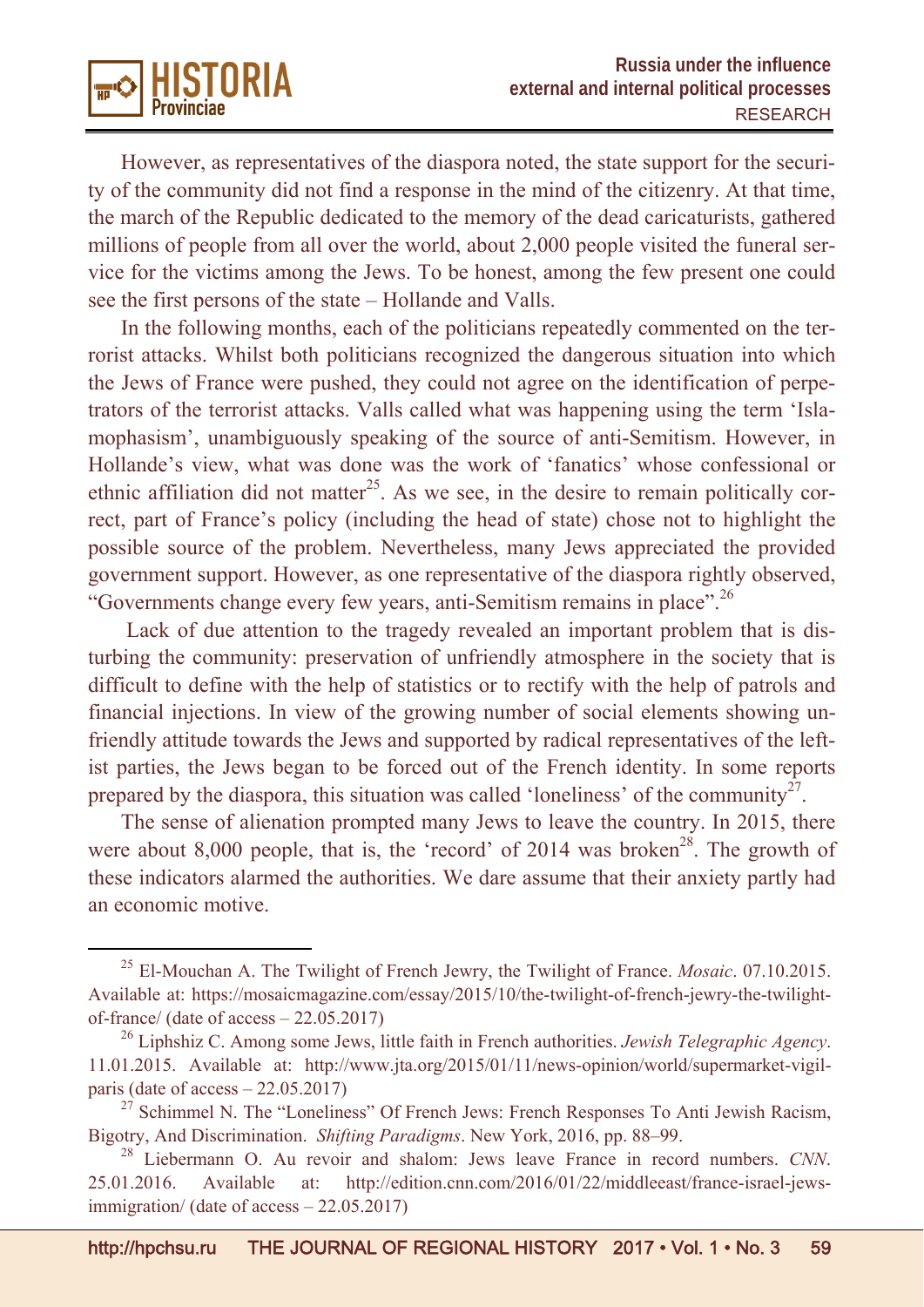The Jews of France are on a special account with the government of Israel: unlike representatives of diasporas from other countries, French Jews tend to maintain closer ties with Israel and have property there. That is, they are more fit to life in that state and upon their arrival to the 'homeland' adapt easier.

Moving to Israel (Aliya) is not a cheap business. Usually re-emigration is provided to wealthy citizens. As a rule, they have higher education (per some estimates, about half of those who arrived have a degree)<sup>29</sup>. Even elderly citizens, traditionally considered an additional burden for the social security administration, will not find themselves in such a situation: per the agreement on economic association, France undertakes to pay pension to the citizens who have made  $\text{Aliyah}^{30}$ . Per some sources, in 2010 around 10,000 millionaires left France, 20–25 % of whom were the Jews who emigrated to Israel $^{31}$ .

Another reason for the growth in indicators is the prevailing opinion among Diaspora representatives that Israel is safer. As one of the olims (a newly arrived Jew to Israel) argued, France has a negative attitude towards tougher security measures: in the Republic, the right to privacy is valued higher than security considerations. Therefore, French citizens react so sharply to the introduction of the emergency regime whilst the citizens of Israel consider it to be a norm<sup>32</sup>.

Whatever the reasons for the actions of the authorities, they continued their active pro-Jewish policy. It was included in the program for a period of three years, for which 100 million euros were allocated. The program consisted of 40 items, including an informational campaign against anti-Semitism and racism, tougher penalties for acts of racism and incitement to hatred.

The unprecedented terrorist attacks motivated the government to pursue a strict security policy. A state of emergency was introduced. It continues to this day: in December 2016, it was renewed for the fifth time<sup>33</sup>. The state of emergency allows

 <sup>29</sup> Zeff M. Aliya from France great for economy, Bar-Ilan profs say. *The Jerusalem Post*. 19.12.2016. Available at: http://www.jpost.com/Israel-News/Aliya-from-France-great-foreconomy-Bar-Ilan-profs-say-475785 (date of access – 22.05.2017)

 $30$  Ibid.

<sup>31</sup> Lowe J. Millionaires Flee France amid Religious Tensions. *Newsweek*. 31.03.2016. Available at: http://www.newsweek.com/france-paris-jewish-israel-millionaires-442684 (date of access – 22.05.2017)

<sup>32</sup> Sales B. Paris attacks leave French-Israelis reeling, relieved to be out. *JTA*. 17.11.2015. Available at: http://www.jta.org/2015/11/17/news-opinion/israel-middle-east/french-israelisreeling-from-attacks-relieved-to-be-out (date of access – 22.05.2017)

<sup>&</sup>lt;sup>33</sup> France votes to extend state of emergency for fifth time. *France 24*. 14.12.2016. Available at: http://www.france24.com/en/20161214-france-votes-extend-state-emergency-fifth-time (date of  $access - 22.05.2017)$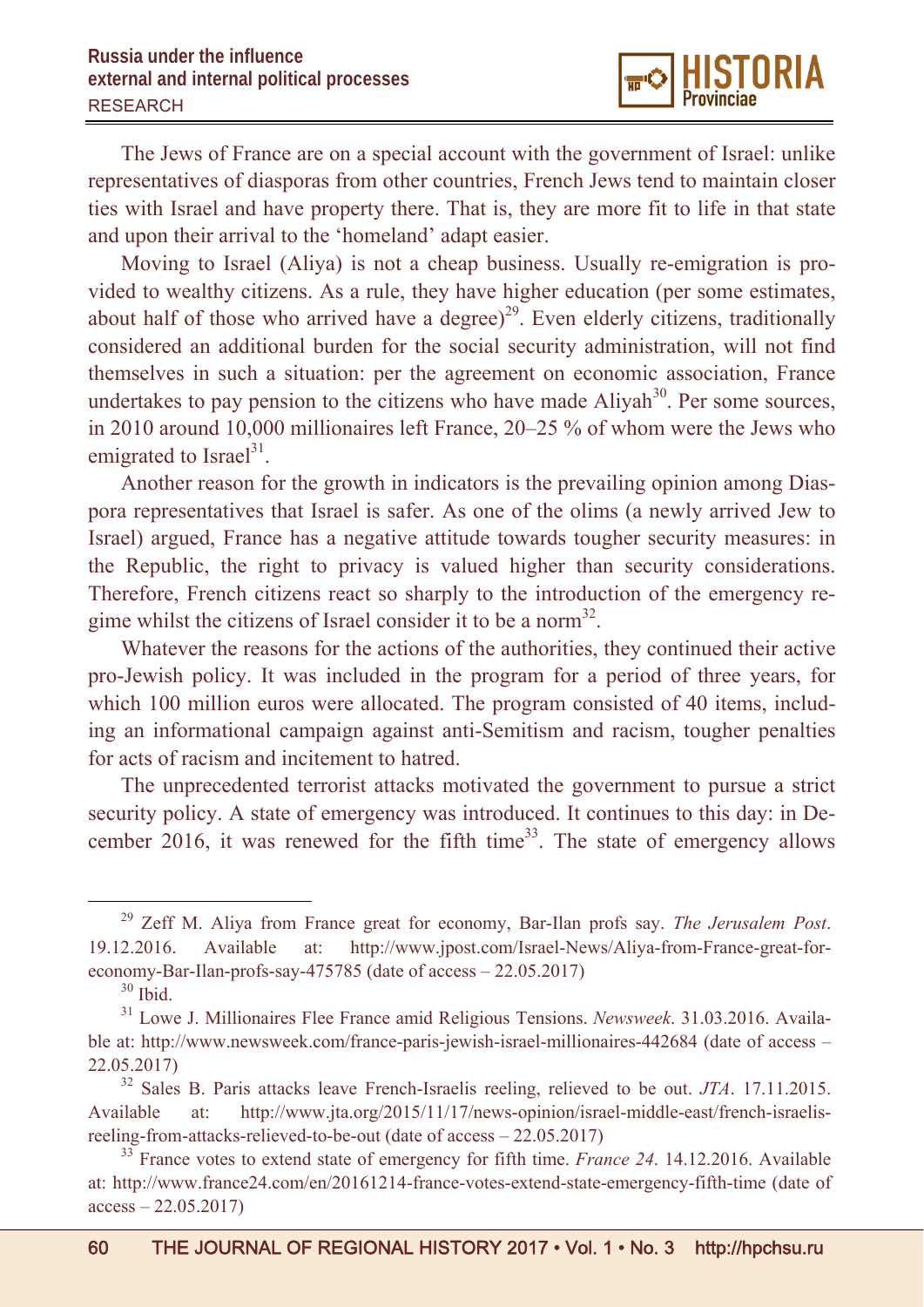

searches and citizens to be subjected to house arrest without compulsory judicial supervision.

Thousands of servicemen and law enforcement officers guarding objects of special importance were involved. Police officers in large cities and municipalities will be granted extended rights to carry and use weapons. The number of policemen will be increased by about 5,000, which will bring their number closer to the level of  $2007^{34}$ .

The terrorist attacks forced the establishment to think about the danger of radicalization. Since December 2015, the authorities have initiated closure of approximately 20 religious buildings (out of 120 suspected by the government) preaching the fundamentalist form of Islam – Salafism<sup>35</sup>.

A question arose about the disputable financing of places of worship. Minister Valls offered to enter a ban on foreign material support for the construction of mosques in France. An alternative to foreign funds, per Valls, should be the support provided by the Muslim community in France<sup>36</sup>. Whilst the idea of ban on funding was rejected because of its impracticality, part of the Muslim community supported the proposal to establish a French fund for the construction of mosques.

 As we can see, the prevention of radicalization is not going as smooth as wished it to be. And indeed, in the case of detained terrorists and their accomplices, the use of preventive measures is inappropriate. To resolve such problems, it was decided to open the so-called centers for de-radicalization (officially – Centers for Prevention, Integration, Citizenship). In the autumn of 2016, the first such institution was opened, with the authorities planning to set up 12 such centers in total, where the young people who had traveled to the Middle East would be introduced to the values of the Republic $37$ .

 <sup>34</sup> Brundsen J. Hollande outlines tough new laws in response to attacks. *Financial Times*. 16.11.2015. Available at: https://www.ft.com/content/a05a5178-8c8b-11e5-a549-b89a1dfede9b (date of access – 22.05.2017)

<sup>35</sup> Serhan Y. France's Disappearing Mosques. *The Atlantic*. 01.08.2016. Available at: https://www.theatlantic.com/news/archive/2016/08/french-mosques-islam/493919/ (date of access  $-22.05.2017$ 

<sup>36</sup> Serhan Y. France's Disappearing Mosques. *The Atlantic*. 01.08.2016. Available at: https://www.theatlantic.com/news/archive/2016/08/french-mosques-islam/493919/ (date of access  $-22.05.2017$ 

<sup>37</sup> McAuley J. France to open first of 12 'deradicalization' centers for at-risk youths. *The Washington Post*. 14.09.2016. Available at: https://www.washingtonpost.com/world/europe/franceto-open-first-of-12-deradicalization-centers-for-at-risk-youths/2016/09/14/d596d7fe-7a78-11e6- 8064-c1ddc8a724bb\_story.html?utm\_term=.c11db53164bd (date of access – 22.05.2017)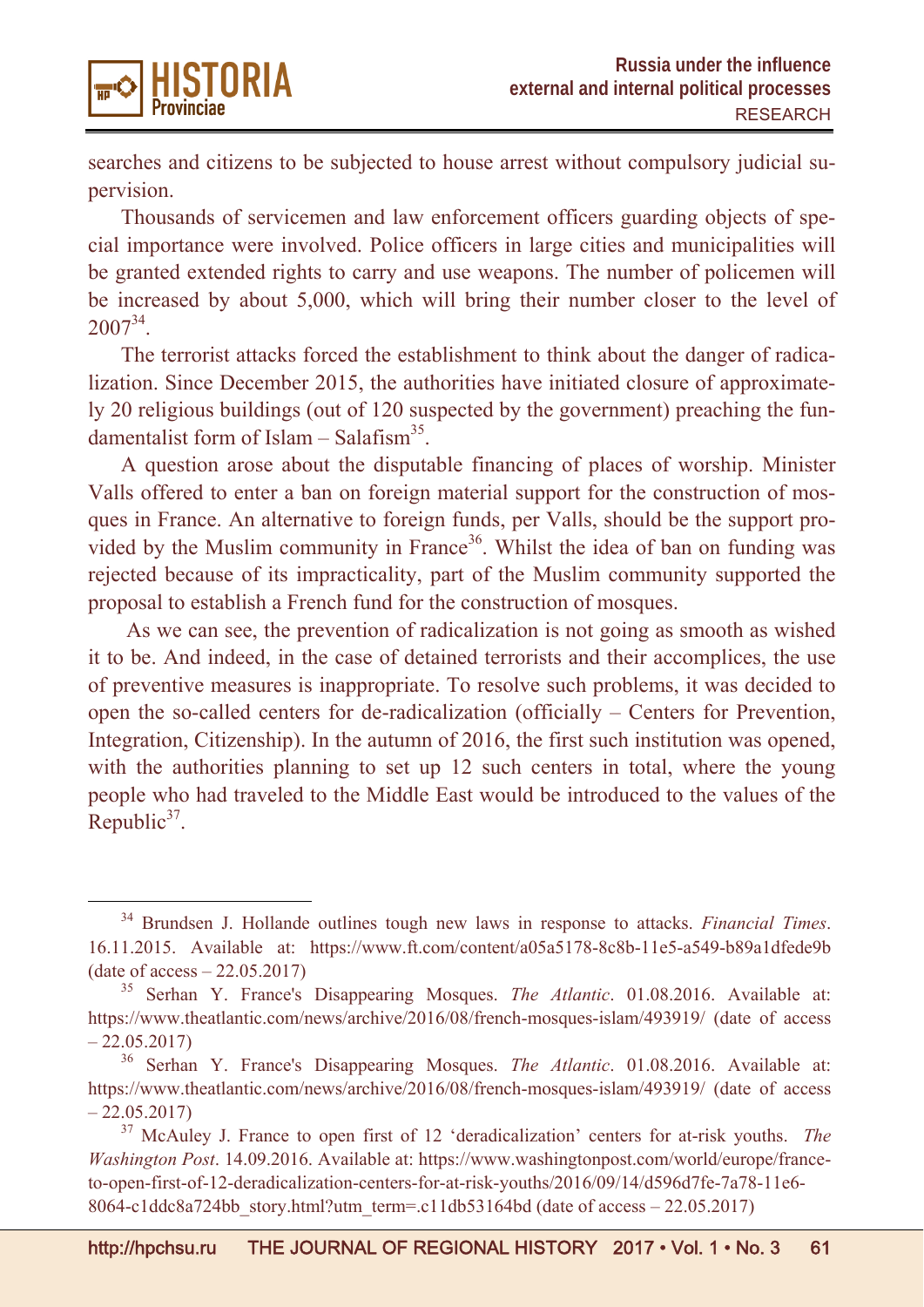The authorities intend to fight radicalization in prisons: now, measures have been taken to isolate the radical prisoners. The government drew attention to the shortcomings of the intelligence system and began to rectify them. First, intelligence services will increase their numbers (2,680 people, as well as around 113 infiltrators in prisons<sup>38</sup>). Secondly, funds will be allocated for the purchase of more sophisticated equipment. Thirdly, the governments of Belgium and France stated that they would continue working to improve the quality of information exchange on potential terrorists.

No matter how comprehensive the program is, it will only work if the local authorities assist it. It has hardly reached many small towns and settlements. Regularly the rabbis of Marseilles, the city with significant Jewish diaspora, call on Jews to temporarily give up wearing bale to avoid attacks. In some localities, mayors honored the Palestinians convicted for terrorist attacks. The history of granting honorary citizenship to the Palestinian terrorist Marvan Barghouti is known from Aubervilliers, a commune in the suburbs, Council of Paris<sup>39</sup>. Although granting honorable citizenship, recognized as excess powers of the municipal authorities, was annulled by court, it is a good indicator of the moods prevailing at the local level.

It should be noted that such political measures were usually taken by representatives of the leftist parties, most often the Communists. However, representatives of the socialists were also 'noted' in carrying out a biased policy. Thus, in 2016, the authorities of Bondy, a commune in the north of Paris, run by the mayor-socialist, proposed to boycott Israeli products<sup>40</sup>. Even though previous measures of this kind were banned in other settlements, the council of Bondy opposed them, pointing out that the acceptance of products depending on the country of manufacture is a matter of civil law.

It is difficult to promote the fight against anti-Semitism in the country, where the authorities take measures in the foreign policy that are considered hostile by the lea-

 <sup>38</sup> McPartland В. What has France actually done to fight terrorism? *The Local*. 19.07.2016. Available at: https://www.thelocal.fr/20160719/what-has-france-done-to-fight-terrorism (date of  $access - 22.05.2017$ 

<sup>&</sup>lt;sup>39</sup> Flatow S. Paris attacks show France's appeasement of Palestinians and Islamists failed. *JNS*. 07.01.2015. Available at: http://www.jns.org/latest-articles/2015/1/7/paris-attack-showsfrances-appeasement-of-palestinians-and-islamists-failed#.WSL5q-vyiUk= (date of access – 22.05.2017)

<sup>40</sup> Municipality near Paris declares boycott of Israeli settlement goods. *JTA*. 26.06.2016. available at: http://www.jta.org/2016/06/27/news-opinion/world/municipality-near-paris-passes-motiondeclaring-boycott-of-israeli-settlement-goods (date of access – 22.05.2017)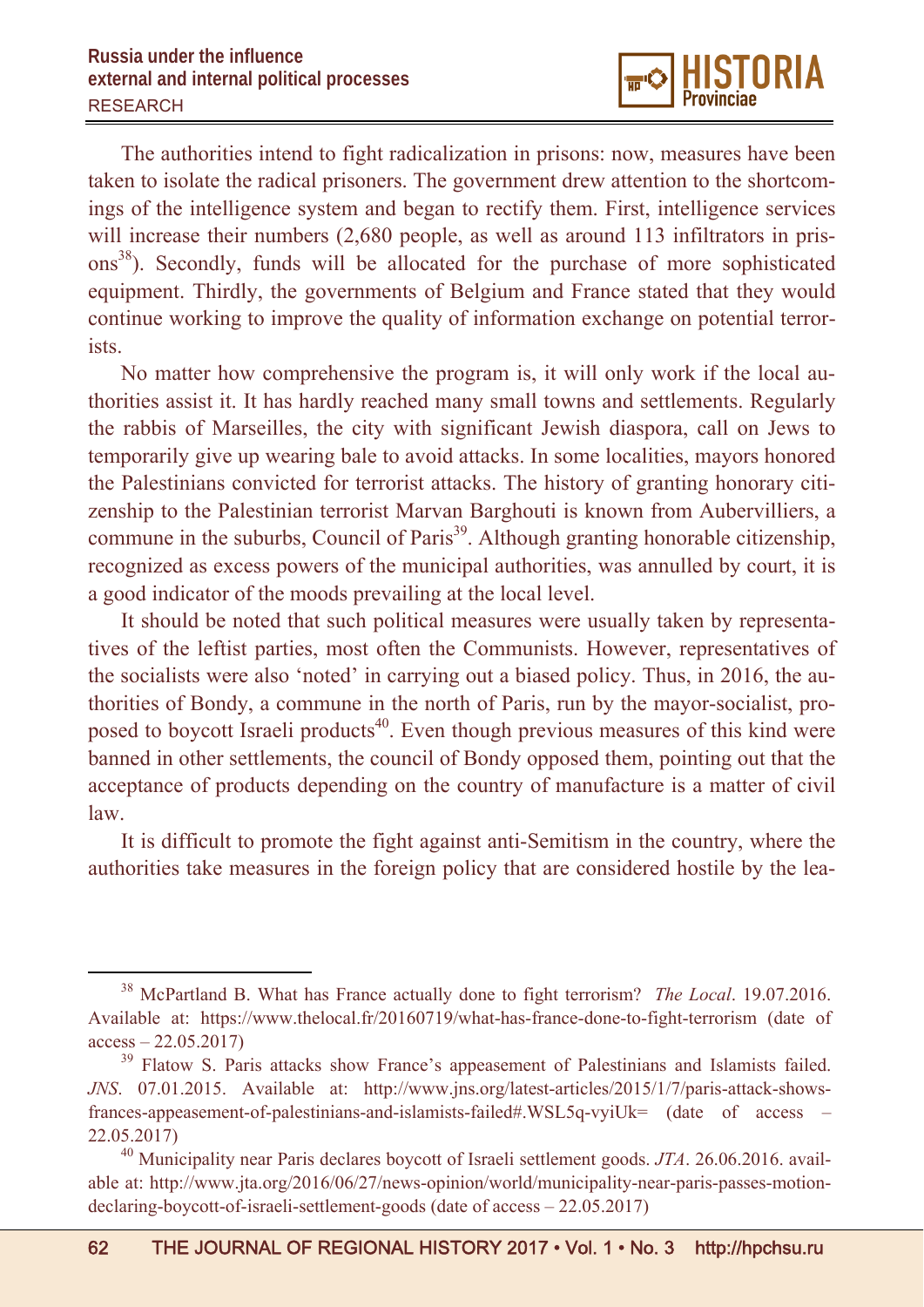

dership of Israel and the Jews<sup>41</sup>. In April 2015, CRIF sent a letter to Fabius. In this, the leadership of the organization warned the Minister of Foreign Affairs that the foreign policy pursued by France was damaging the friendly relations between the state and Israel. These were the actions of the French representatives in the UN Security Council, where France advocated imposition of a time limit in the negotiations between Israel and Palestine. France's actions in UNESCO were admitted to be anti-Israel in the letter with regards to recognizing part of the historical monuments (for example, the Cave of the Patriarchs and Rachel's Tomb) to be predominantly Muslim and Palestinian cultural heritage, despite their significance for the Jews. The hostile attitude towards Israel, as it was put in the letter, leads to the growth of anti-Zionism, and along with it to anti-Semitism.

It can be assumed that the taken measures were designed for the 'domestic consumer'. The first years of the presidency were marked by certain measures in the economy, which (due to the strong degree of its integration into the European one) Hollande had to defend on the international arena. It can be assumed that the first steps of the head of state related to the interethnic relations were in concert with the requirements of the economic plan.

To convince other states of the 'correctness' of France's political course, the president had to 'play the audience', trying on the old image of 'political' leader of Europe. Hence – the activity with regards to foreign policy unusual for the 'normal' president Hollande and appeal to his (in fact insignificant) authority.

To demonstrate authority, Hollande chose the Middle East, in the past – the zone of French influence, a region that was once partially colonized by it. In addition to the desire of France to take advantage of the historical ties, the US factor acted as levers of influence to favor the Middle East. President Obama tried to influence the policy in the region personally, but he failed, and the president had to abandon this direction. Carrying out an active policy where it failed the States, France would undoubtedly raise its international authority.

In this desire to demonstrate importance on the international arena lies another reason why in 2015 there was a record number of Jewish immigrants. It was at this time that refugees from the Middle East began to approach the borders of Europe. Germany decided to take the first step and announced opening of its borders<sup>42</sup>.

 <sup>41</sup> French Jews call out FM on policies seen as endangering France-Israel ties. *JTA*. 02.06.2015. available at: http://www.jta.org/2015/06/02/news-opinion/world/french-jews-warn-fmon-policies-seen-as-endangering-france-israel-ties (date of access – 22.05.2017)

 $42$  Lichfield J. Germany opens its gates: Berlin says all Syrian asylum-seekers are welcome to remain, as Britain is urged to make a 'similar statement'. *Independent*. 24.08.2015. Available at: http://www.independent.co.uk/news/world/europe/germany-opens-its-gates-berlin-says-all-syrianasylum-seekers-are-welcome-to-remain-as-britain-is-10470062.html (date of access – 22.05.2017)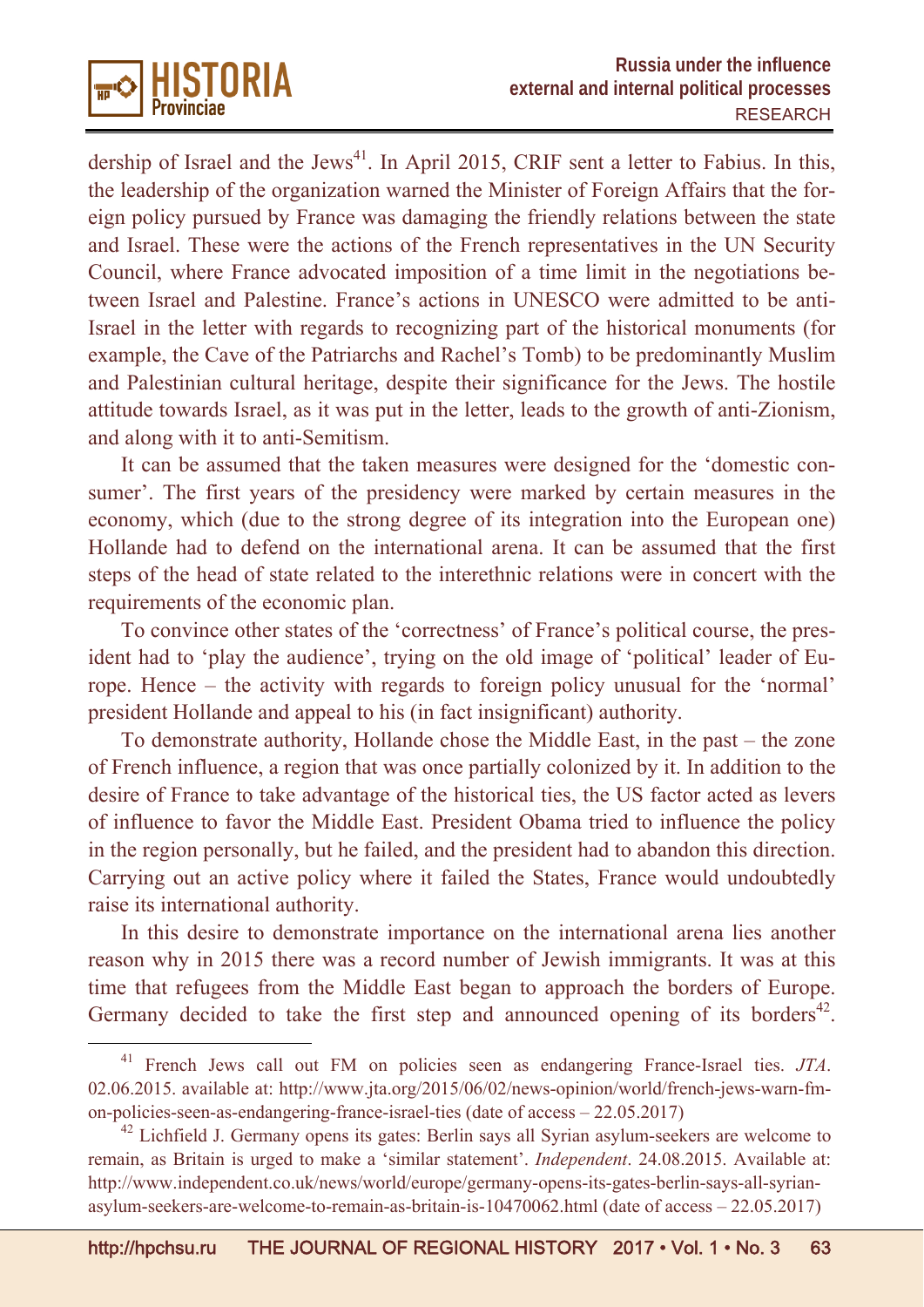France, not wishing to stay away from the large-scale foreign policy projects, put forward a similar proposition. In these measures, one can discern the president's desire to satisfy the demands of supporters for the party and other representatives of the left movement, who lacked support to the head of the state.

However, the problem of the influx of refugees brought new conflicts to the already fragmented society. Coming from the Islamic countries of the Middle East, some refugees were hostile to the representatives of the diaspora. During the attacks, the refugees did not participate for the most part, however, their presence contributed to the hostile atmosphere prevailing in the society and strengthened the sense of alienation among the Jews. Therefore, by the end of 2015, the heads of the state have diminished their ardor. 2016 was characterized by further distancing of the tandem from the refugee problem.

As is known, politicians prepare ahead of the elections. Conducting such a policy towards Israel can also be the desire of Hollande and his team to win over other leftist parties and movements to take advantage of their support in the upcoming presidential elections. Flirting with the right forces headed by the main European partner – Germany led to the formation of a new team consisting of more moderate politicians, which was not liked by the representatives of some leftist parties and movements. The leftists have unequivocally assessed the tightening of the migration policy – the result of the radicalization of some citizens and the increase in the number of terrorist attacks in France. Now, on the eve of the election, Hollande chose the most numerous and influential from several groups of the electorate and began to take measures to attract it to his party's side.

The confirmation of this point of view can be seen in the 'Peace Conference' held in France in 2016. Representatives of world powers attended it, but Israel and Palestine refused to participate. The outcome of the conference was a statement in which the states called upon the parties concerned to start negotiations<sup>43</sup>. Israel refused to participate in the conference due to the fact that the event did not involve direct negotiations between the parties. The Director-General of the Israeli Foreign Ministry Dori Gold compared the peace conference with the Sykes-Picot agreement – an agreement concluded in 1916 between the world powers on the division of spheres of influence in the Middle East<sup>44</sup>. This comparison clearly demonstrates the attitude of the Israeli authorities towards the excessive involvement of the world powers in this regional conflict.

 <sup>43</sup> Paris peace summit issues statement less harsh than Israel feared. *JTA*. 03.06.2016. Available at: http://www.jta.org/2016/06/03/default/netanyahu-asked-kerry-to-soften-tone-of-paris-peacesummit-statement (date of access - 22.05.2017)

<sup>44</sup> Ibid.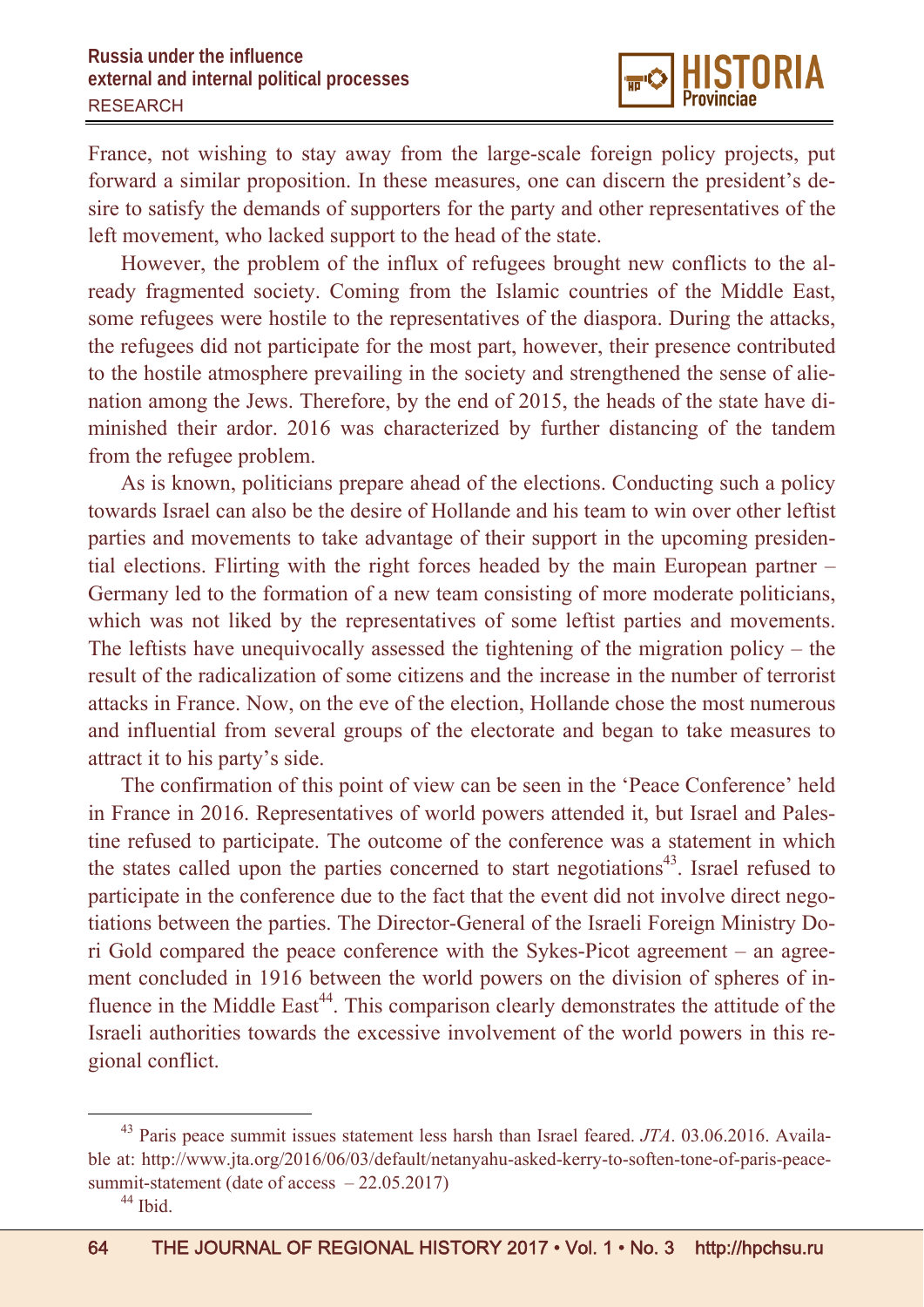

No matter how difficult the situation inside or outside of France might be, 2016 was marked by decrease in the number of Jews who moved to Israel: whilst in 2015, about 8,000 Jews left France, in 2016 the figure was about  $4,000^{45}$ . The calculations have been made, per which this number would drop to  $2,000$  in  $2017^{46}$ . The researchers find few explanations to this phenomenon. First, many representatives of the diaspora were encouraged by the changes in the sphere of security control in France. Whether they were effective or not is another question; the main thing in this situation was that the government of Hollande symbolically moved to decisive measures and demonstrated readiness to pursue a tough policy. Secondly, the situation in Israel is not as favorable as the emigrants would like it, especially in the economic sphere. Researchers advise the Israeli government to pay attention to the sphere of employment. Many young olim trivially cannot find a job in the new place. Their friends and acquaintances who remained in France but continue to maintain close contact with them, see how hard it is for the newcomers to get a job, and this affects negatively their motivation to leave the country in search of a better life. Thirdly, by 2016, the Government of Hollande withdrew from the policy of 'open doors' adopted under the influence of Germany. Limiting the reception of refugees contributed to reducing the level of tension in the society.

In such cases, when the hands of the state do not reach all corners of France, the representatives of the diaspora take the initiative themselves. The Jewish societies can be conditionally divided into two types: those who work in the sphere of culture, and those whose aim is to ensure the security of representatives of the diaspora. As an example, the Society of Jewish-Muslim Friendship (AJMF), a private organization engaged in establishing understanding between the representatives of the two faiths, can be referred to the first type<sup>47</sup>.

One of the organizations that can be attributed to the second group, the Jewish Community Security Service (SPCJ), collects information on anti-Semitic acts and prepares reports on their basis. Annual reports of the organization are considered by the Ministry of the Interior, which helps the state authorities plan measures to combat this form of discrimination<sup>48</sup>. The French authorities also aid SPCJ: the government agencies and the organization's management hold regular consultations through

<sup>&</sup>lt;sup>45</sup> Zeff M. Op. cit.

 $46$  Ibid.

<sup>47</sup> *Amitié judéo-musulmane de France – official website*. Available at: http://www.ajmfparis1.com/index.php?option=com\_content&task=view&id=1348&Itemid=737 (date of access  $-22.05.2017$ )

<sup>48</sup> Liphshiz C. Mali incursion raises risk to French Jews, community says. *JTA*. 18.01.2013. Available at: http://www.jta.org/2013/01/18/news-opinion/world/mali-incursion-raises-risk-tofrench-jews-community-says (date of access – 22.05.2017)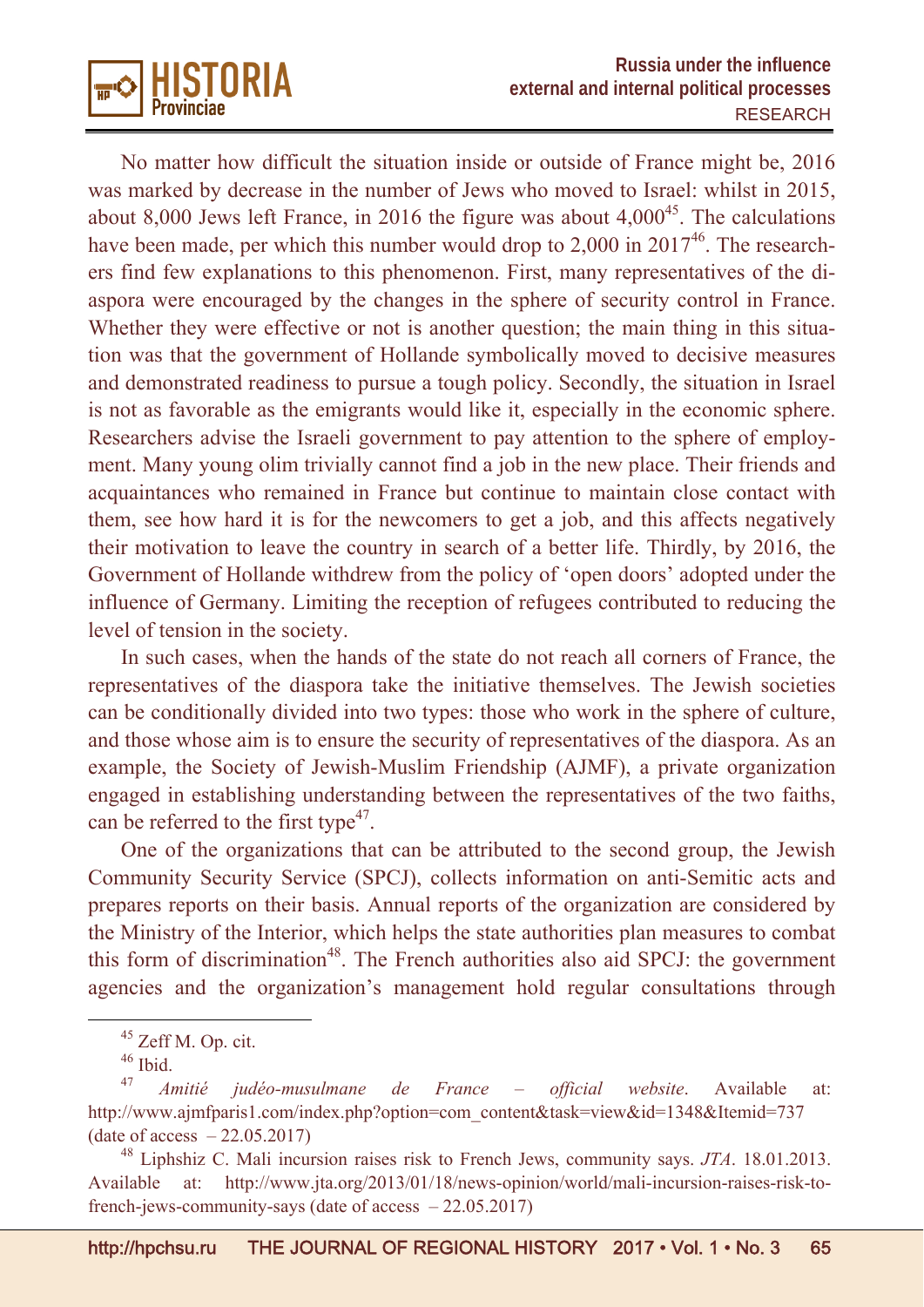which SPCJ determines at what level it is necessary to support protection of the Jewish institutions. The organization does not share information about its structures and the budget. Per the president of CRIF, the organization has a "wide network of loyal volunteers"49. It is known that SPCJ promotes protection of institutions that are related to the diaspora. The organization also works to alert the Jewish communities to the security rules after the terrorist attacks. SPCJ, like many other organizations, operates under the 'umbrella' of CRIF, which, as we already established, is used as a voice in communicating with the government.

## **Conclusion**

Upon looking closer upon the events that took place during the years of Hollande's presidency, we can understand that the socialist government and the Jewish community had a difficult relationship. The sprouting of problems that arose later could be noticed during the election campaign of 2012, when Hollande, in his desire to win the support of different political forces, simultaneously took a compromise position on many issues, instead of outlining a holistic strategy.

The first two years of the presidency were relatively safe. The first signs of incompatibility of some of Hollande's election were revealed. Several Jewish institutions suffered as a result of the state's offensive strategy with regards to subsidizing religious organizations. Improving relations with Israel went hand in hand with reluctance to spoil the relations with the Arab countries, pursuing an openly hostile policy towards the Jews and their state.

Since 2014, the French leadership has begun to experience difficulties in pursuing the chosen political course. The complications were experienced for several reasons. First, the relations between Israel and Palestine deteriorated. As is often the case, the conflict was 'exported' to the territory of France, which resulted in significant increase in the number of anti-Semitic acts. Secondly, the social and economic situation in France has reached the limit at which the authorities began to lose support of the population rapidly. To restore the lost popularity and at the same time to earn trust of the main European partner – Germany – France decided to step up in its foreign policy. One of the priorities was the Middle East. Increased attention to this region contributed to further growth of tension within the country. Thirdly, the gradual deterioration of the situation in the economy affected radicalization of part of the population. Add to this the negative impact of the crisis that brought back to life the centrifugal tendencies hidden in the French society.

 <sup>49</sup> Liphshiz C. In Europe, big gaps among security precautions at Jewish institutions. *JTA*. 19.11.2012. Available at: http://www.jta.org/2012/11/19/news-opinion/world/in-europe-big-gapsamong-security-precautions-at-jewish-institutions (date of access – 22.05.2017)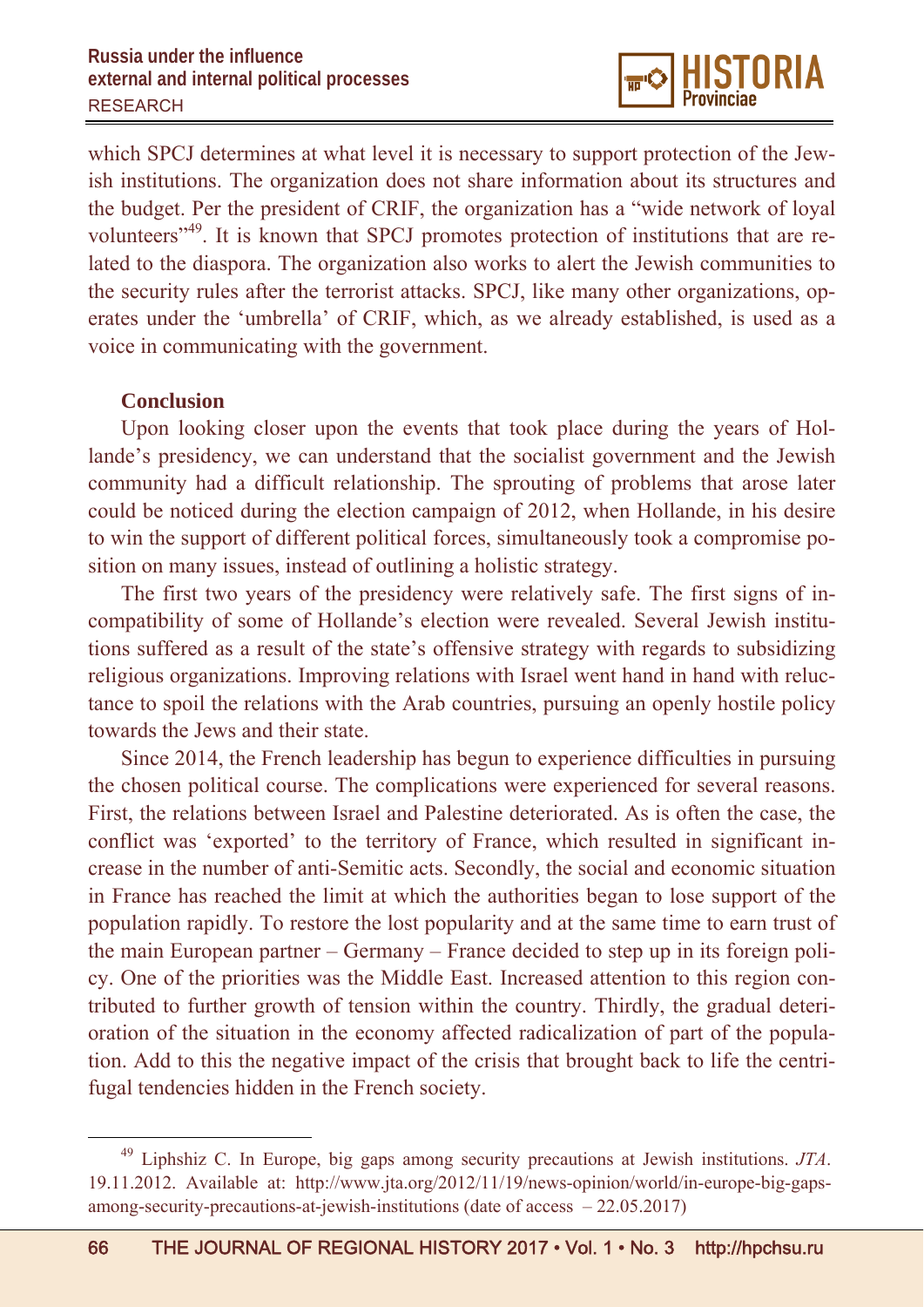

These negative factors migrated into 2015. Then, the intensification of the foreign policy resulted in increased support for Palestine and further strengthening the position of the duo Merkolland. The return to promise of support for international recognition of Palestine can be explained by the desire of Hollande to gather the support of representatives of the left movement, who were not satisfied with the economic policy of the president and the 'correction' of his government with the entry of Valls as prime minister. It can be assumed that following Merkel's political course was a consequence of the ambition of Hollande's team to improve the economic situation in the country by improving relations with the main partner in Europe. Thus, the president of France was trapped: once again the head of state had to win trust of the leftist parties and restore the economy of the country, but the latter could be done in close cooperation with Germany, which was not evaluated positively by the left.

In any event, both tendencies negatively affected the situation with the Jewish diaspora in the society. The government's pro-Palestinian measures led to increased tensions both within the country (between the government and the Jewish diaspora) and abroad (between Israel and France). The result of Merkel's course was opening the borders of the country for refugees, whose presence created an additional burden on the security and exacerbated tensions between the Muslim community and the Jewish diaspora in 2015. It was marked by major terrorist attacks, which, among other things, were an additional incentive for the Jews to leave France to move to more secure, from their point of view, Israel. The events of this year allowed Hollande to look at what was happening from a different perspective. The disappointment with Germany followed its policy of 'open doors'. By the end of the year, the French president was seriously engaged in reforming the security system. In response to the unprecedented attacks, unprecedentedly harsh measures were taken. At the same time, the struggle against racism and anti-Semitism was intensified, and considerable funds were spent on it.

In 2016, the president was primarily concerned with security issues. If earlier for the reasons of political correctness, Hollande had to define the nature of the terrorist threat quite vaguely, now the president acknowledged that terrorism had Islamic roots. In 2016, the level of terrorist threat in France was somewhat reduced. By the same time, representatives of the Diaspora in the country realized that the economic situation in Israel was not as prosperous as they would like to think. Therefore, the number of the Jews leaving France has declined. However, the team of Hollande had to hold a peaceful conference on the Palestinian question – as it seems to us, by inertia: the authorities from 2014 promised to hold the said event. Moreover, as it turned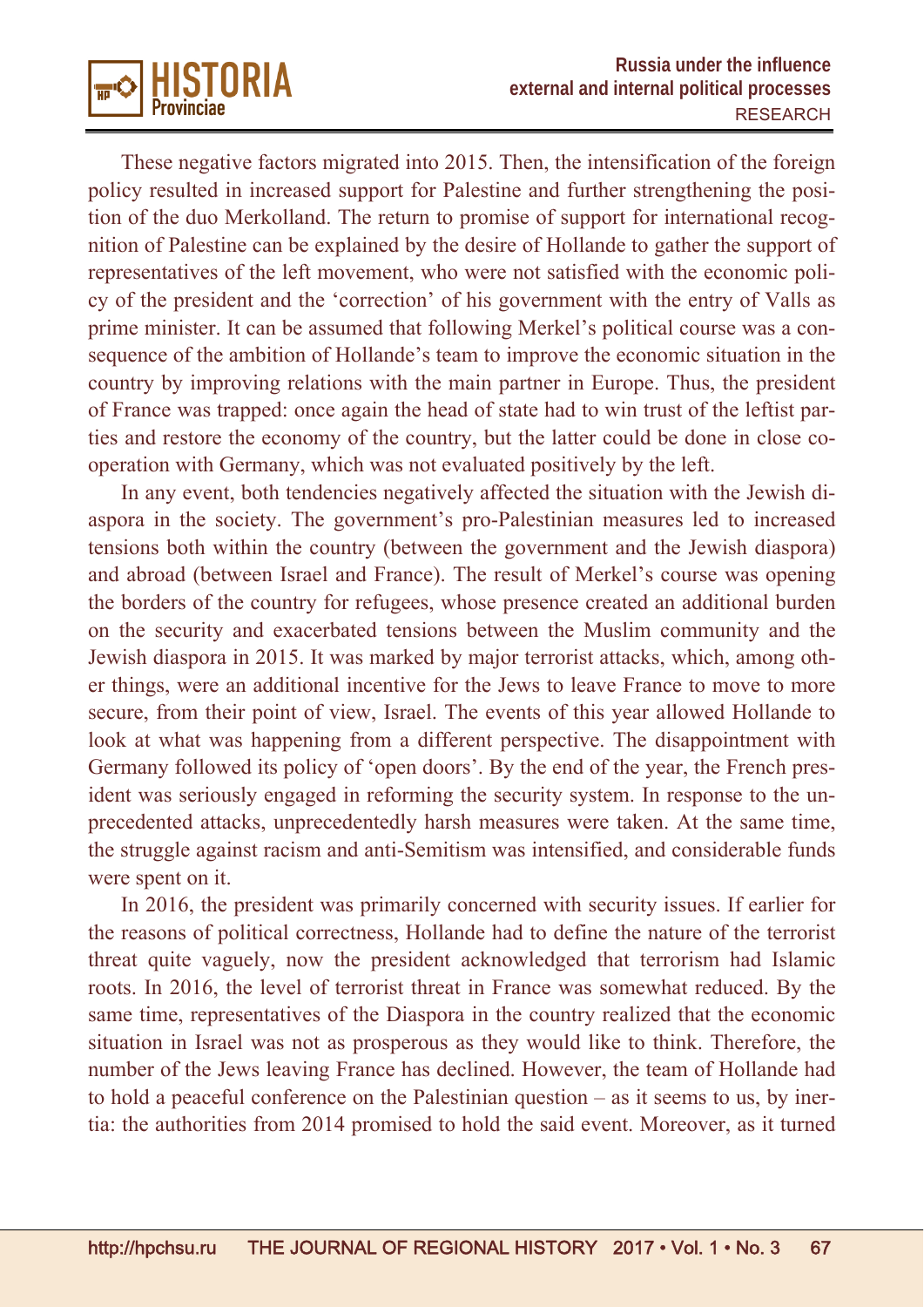out, the statement prepared on the results of the conference was more lenient than was supposed by the Israeli authorities<sup>50</sup>.

The problem is that we cannot say for sure how much the changes in the political course of Hollande were influenced by the Jewish diaspora. As we can see, by the end of his presidential term, politics acquired the forms and content that were most beneficial to its representatives.

The uncertainty of the political course of Hollande is not only restricted to the Jewish issue: it was noticed both in the security and in social spheres. We can identify several reasons for this. First, the personality of the president himself invites for this – since the very beginning he has established himself as a 'normal' president, a 'technocrat', who is called upon to deal with standard issues but lacks the political will to cope with force majeure situations. Hence – the indecisiveness and the desire to follow their prospective partners (Germany). Secondly, the electorate, who brought Hollande victory in the presidential election, was a shaky platform. The French Left lost its strength and unity at any hint of a crisis. Moreover, the loss of popular support caused discontent in the government ranks.

As we found out, the power in France is not so centralized to ensure implementation of the 'top' decisions: some of them were simply 'extinguished' by the local authorities. Therefore, to some extent it is possible to blame the French government in the growth of anti-Semitism, consisting of representatives from various left forces. It was never able to achieve unity in consideration of the Jewish question and cope with the most radical elements in its ranks. Hollande began to follow his supporters and not vice versa. However, the fruitful influence of the Jewish diaspora on the policy of Hollande is noticeable. First, it manifested itself in the ability of the diaspora to draw attention of the public and authorities to their problems. And in modern politics, the ability to attract attention of the authorities to the problems of any social group is an important factor.

The Jewish diaspora carries out activities along several lines. They actively cooperate with the authorities through various organizations, events organized by them, as well as through politicians who have direct or indirect relation to the diaspora. When the state control is not enough to settle the situation locally, or when the problem requires a milder, more private approach, representatives of the diaspora take the initiative themselves. In addition to cultural influence, they provide various kinds of services to ensure protection of Jews at the local level.

 <sup>50</sup> aris peace summit issues statement less harsh than Israel feared. *JTA*. 03.06.2016. Available at: http://www.jta.org/2016/06/03/default/netanyahu-asked-kerry-to-soften-tone-of-paris-peacesummit-statement (date of access - 22.05.2017)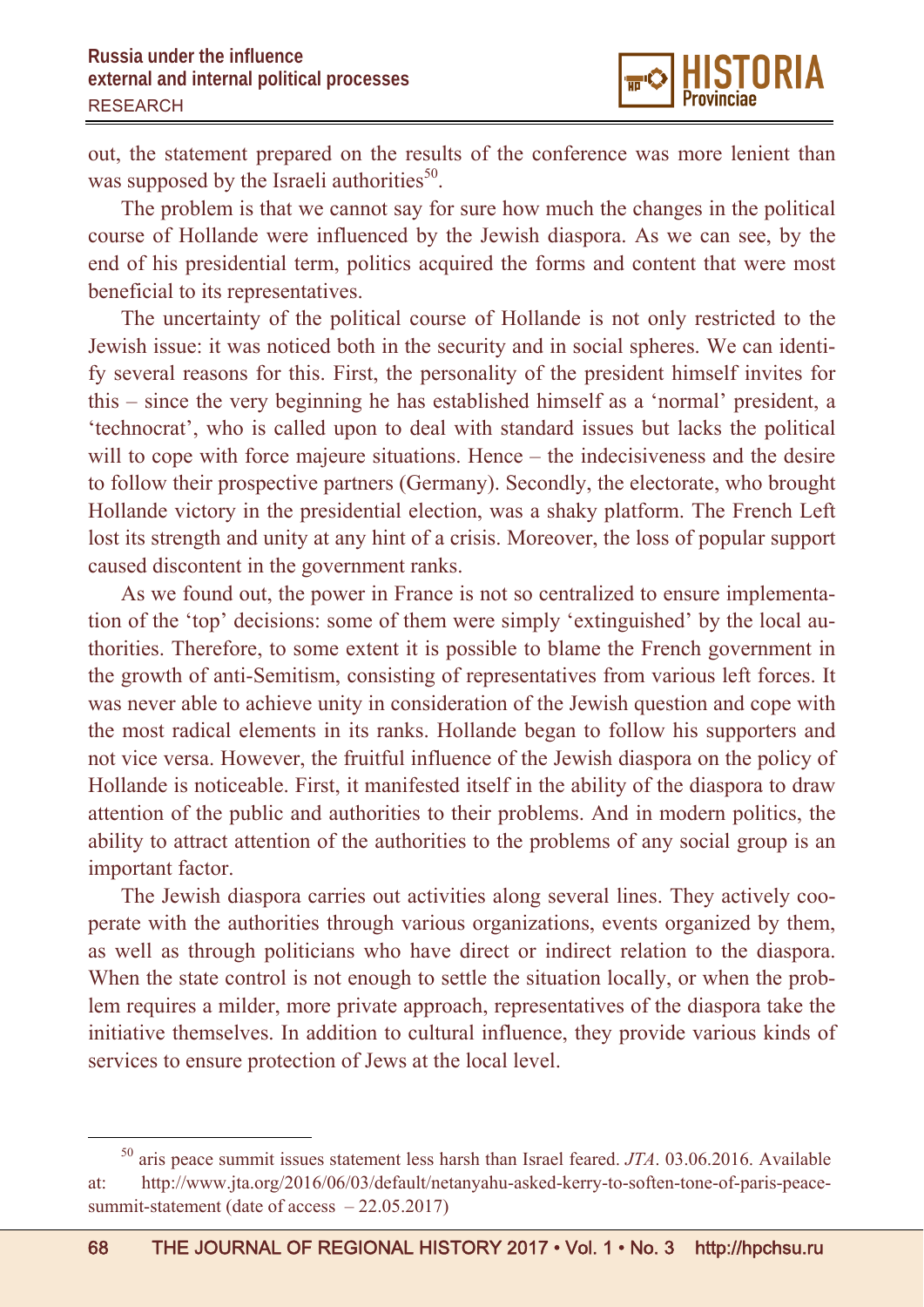

A possible way out of this situation presupposes a comprehensive approach to the problem under consideration. First, it is necessary to solve the socio-economic issues that often push citizens to the path of intolerance and radicalism. Second, the establishment needs to make efforts to maintain integrity in the power circles. Third, France should finally find its own voice in the foreign policy, and an independent, non-contradictory course. And fourth, the authorities, regardless of their political affiliation, should continue to maintain close ties with the Jewish organizations.

#### **References**

1. Brundsen J. Hollande outlines tough new laws in response to attacks. *Financial Times*. 16.11.2015. URL: https://www.ft.com/content/a05a5178-8c8b-11e5-a549-b89a1dfede9b (date of  $access - 22.05.2017$ 

2. El-Mouchan A. The Twilight of French Jewry, the Twilight of France. *Mosaic*. 07.10.2015. URL: https://mosaicmagazine.com/essay/2015/10/the-twilight-of-french-jewry-thetwilight-of-france/ (date of access – 22.05.2017)

3. Ethnic minorities in France: An edgy inquiry. *The Economist*. 4.04.2015. URL: http://www.economist.com/news/europe/21647638-taboo-studying-immigrant-familiesperformance-fraying-edgy-inquiry (date of access – 22.05.2017)

4. Flatow S. Paris attacks show France's appeasement of Palestinians and Islamists failed. *JNS*. 07.01.2015. URL: http://www.jns.org/latest-articles/2015/1/7/paris-attack-shows-francesappeasement-of-palestinians-and-islamists-failed#.WSL5q-vyiUk= (date of access – 22.05.2017)

5. Gerstenfield M. Hollande's presidency: France, Israel and the Jews. *Arutz Sheva*. 19.05.2016. URL: http://www.israelnationalnews.com/Articles/Article.aspx/18897 (date of access – 22.05.2017)

6. Kern S. Muslim Voters Change Europe. *Gatestone Institute*. 17.05.2012. URL: https://www.gatestoneinstitute.org/3064/muslim-voters-europe (date of access – 22.05.2017)

7. Liebermann O. Au revoir and shalom: Jews leave France in record numbers. *CNN*. 25.01.2016. URL: http://edition.cnn.com/2016/01/22/middleeast/france-israel-jews-immigration/ (date of access – 22.05.2017)

8. Liphshiz C. Among some Jews, little faith in French authorities. *Jewish Telegraphic Agency*. 11.01.2015. URL: http://www.jta.org/2015/01/11/news-opinion/world/supermarket-vigil-paris (date of access – 22.05.2017)

9. Liphshiz C. Deeply unpopular at home, French president embraced on Israel trip. *JTA*. 18.11.2013. URL: http://www.jta.org/2013/11/18/news-opinion/israel-middle-east/in-israel-francesunpopular-president-gets-praises-sung (date of access – 22.05.2017)

10. Liphshiz C. In southern France, Jews paying a price for the government's effort to curb extremism. *JTA*. 02.01.2013. URL: http://www.jta.org/2013/01/02/news-opinion/world/in-southernfrance-jews-paying-a-price-for-the-governments-effort-to-curb-extremism (date of access – 22.05.2017)

11. Liphshiz C. Why Jews in France might give right-wing populist Francois Fillon a chance. *JTA*. 29.11.2016. URL: http://www.jta.org/2016/11/29/news-opinion/world/why-jews-in-francemight-give-a-right-wing-populist-a-chance (date of access – 22.05.2017)